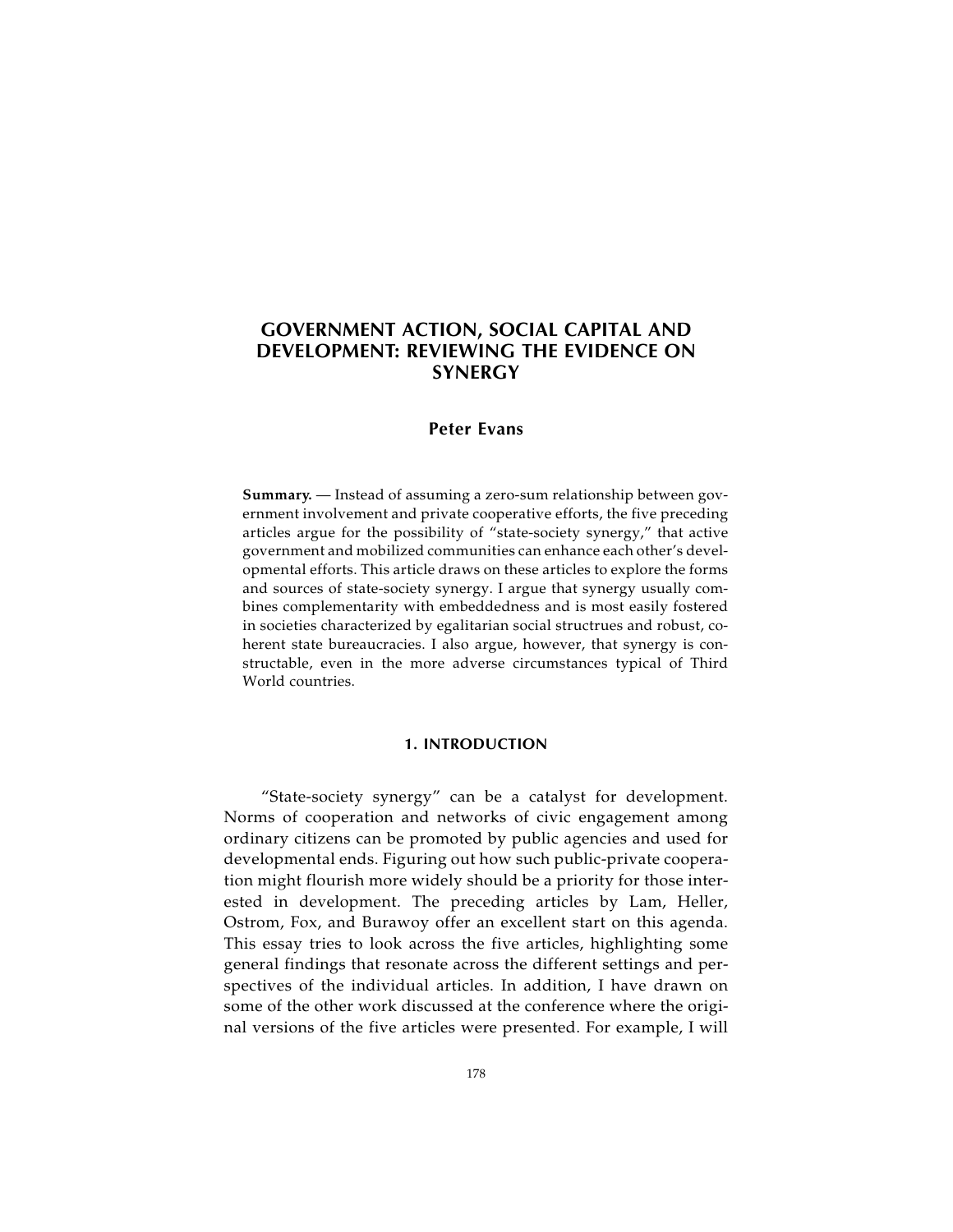make substantial use of Judith Tendler's forthcoming work on "good government" in Northeast Brazil.

First, I examine the structure of synergistic relations, focusing on the distinction between synergy based on complementary actions by government and citizens and synergy based on ties that cross the public-private divide (embeddedness). In the second part of the essay I explore the social and political circumstances that facilitate the emergence of synergy. How crucial is the underlying stock of social capital? How important is the character of the state apparatus itself? What difference do formal political rules or the overall shape of the social structure make? Can synergy be constructed in the short run, or does it require historically deep institutional and normative foundations? Generalizations derived from a small number of cases have to be considered exploratory. Still, common themes derived from such a diverse set of analyses certainly must be considered useful clues by those trying to organize public-private relations more productively, as well as warranting further testing by other researchers. Collectively, these articles raise a welter of new ideas about how and under what circumstances civic actors can more fruitfully engage with public institutions in pursuit of developmental ends.

## **2. STRUCTURE OF SYNERGISTIC RELATIONS**

Mutually reinforcing relations between governments and groups of engaged citizens can take a variety of forms. I begin with a simple dichotomy which I think is useful in clarifying what we mean by synergy—an analytical distinction between complementarity and embeddedness. The two concepts not only imply different forms of synergy, but also different connections between the idea of synergy and prior theories of relations between public and private institutions.

*Complementarity* is the conventional way of conceptualizing mutually supportive relations between public and private actors. It suggests a clear division of labor, based on the contrasting properties of public and private institutions. Governments are suited to delivering certain kinds of collective goods which complement inputs more efficiently delivered by private actors. Putting the two kinds of inputs together results in greater output than either public or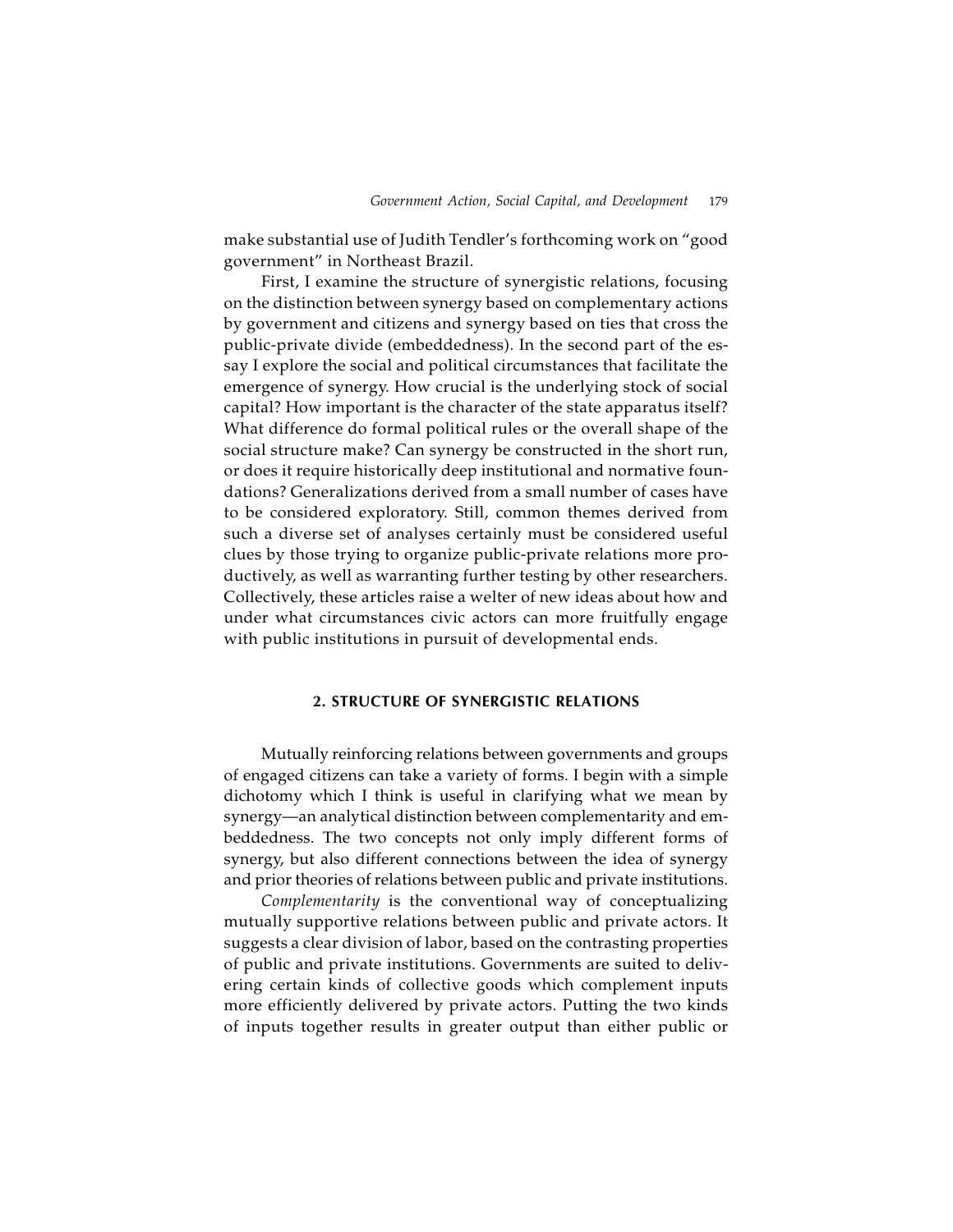private sectors could deliver on their own. The idea of complementarity fits nicely with existing paradigms in institutional economics and public administration and forces no rethinking of the public-private divide.

The idea that synergy may be based on "embeddedness"—that is, on ties that connect citizens and public officials across the publicprivate divide—is more novel. Can networks which trespass the boundary between public and private be repositories of developmentally valuable social capital rather than instruments of corruption or rent-seeking? Despite the difficulties it creates for conventional wisdom, the evidence that has been presented in these articles suggests that the permeability of public-private boundaries must be acknowledged as an inescapable part of many developmentally successful programs.

Acknowledging embeddedness does not make analysis of complementarities obsolete. To the contrary, complementarity and embeddedness turn out to be mutually supportive. Most concrete cases of synergy involve combinations of complementarity and embeddedness. The aim of separating the two is not to privilege one over the other, but to get better analytical purchase on the complexities of synergistic relations.

Complementarity is given a new dimension when social capital is included along with goods and services as a desired outcome of public-private cooperation. New research on states and the formation of social capital suggests new kinds of complementarities and innovative ways of seeing traditional complementarities.

The most universally acknowledged kind of complementarity is exemplified in the quote from Nugent (1993) cited in the introduction. Effective states deliver rule-governed environments which "strengthen and increase the efficiency" of local organizations and institutions. The state's contribution to social capital is general and from a distance. Productive informal ties, like market exchange, require a basic ambience of rule-governed behavior. The state provides the necessary ambience, but public agencies are not directly linked to societal actors.

Traditional analysis of the benefits of a rule-governed environment—from Weber to Douglass North—emphasizes its role in eliciting entrepreneurial behavior from economic elites. The work being discussed here suggests that the "rule of law" may be even more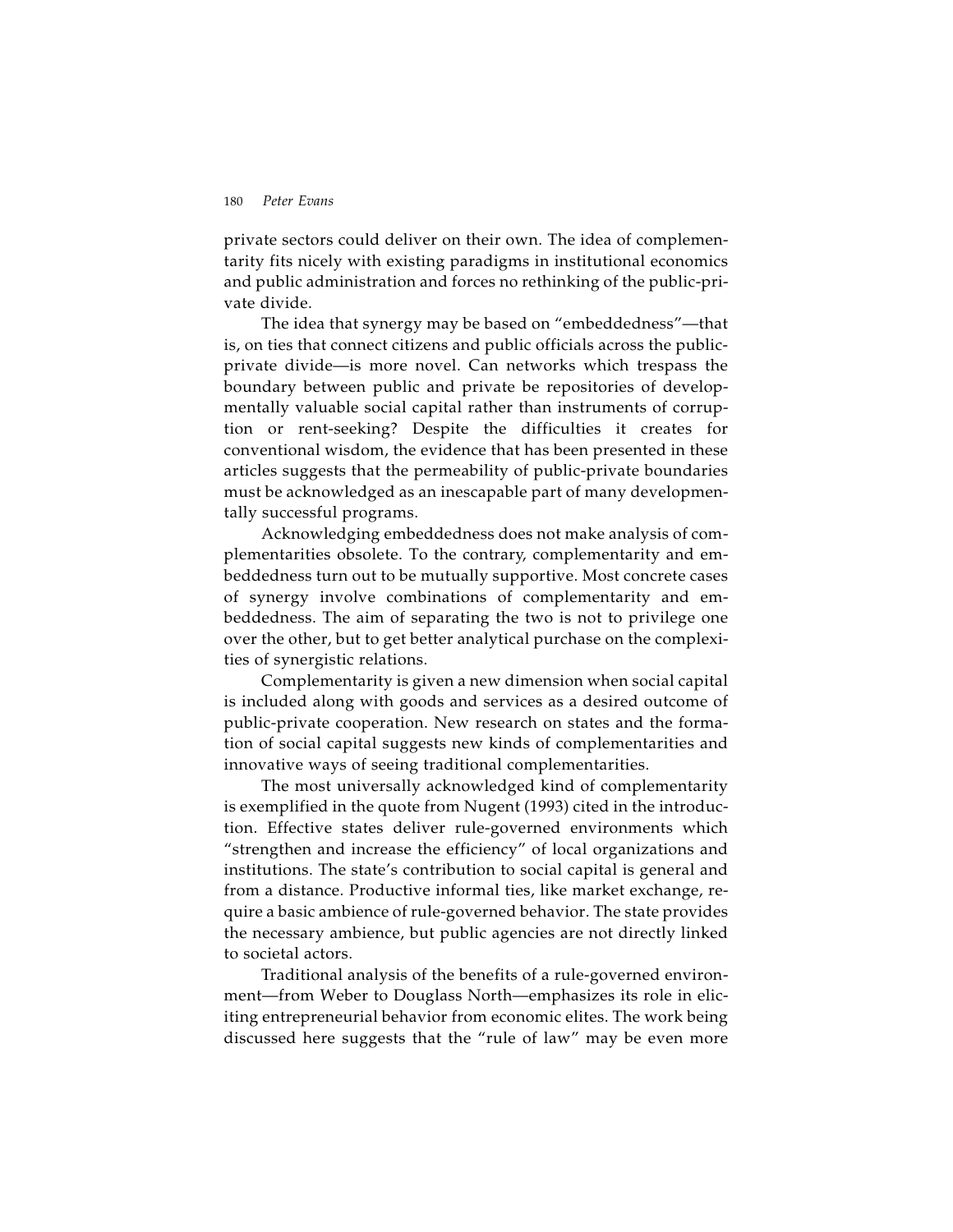important as a complement to the efforts of less privileged groups to organize themselves. Both Heller and Fox argue that the provision and enforcement of universalistic rules is an invaluable organizational resource for the less privileged.<sup>1</sup> Fox underscores the centrality of simple legal norms such as freedom of assembly and association in making civic organization possible for indigenous peasants. Heller sees "drawing traditionally disenfranchised workers within the purview of the law" as critical to the process of mobilization in Kerala. Conversely, as O'Donnell (1993: 1365) has eloquently argued, the destruction of "the state as law" in many parts of Latin America has led to an "angry atomization of society" which leaves no space for self-organization at the bottom.

Complementarity based on the public provision of intangibles can also take forms quite independent of the provision and enforcement of rules. The creation and diffusion of new knowledge by agricultural extension services is a standard example. More novel examples of complementarity based on the provision of intangibles are offered by Tendler in her recent (forthcoming) work on "good government" in Northeast Brazil.<sup>2</sup> Tendler makes the point that another kind of intangible collective good with very large economies of scale is media publicity. Because media publicity is subject to manifest economies of scale, it is the kind of public good that it makes sense for the state to provide. One of the most important aspects of this complementary input was that it enhanced the extent to which government programs were able to combine social capital formation with the delivery of services. In Ceará's successful preventive health program, the state government's blitz of positive media publicity bolstered the health agents' sense of "calling" and made them more willing to engage in the kind of diffuse public service that helped generate new relations of trust between them and the community. It also affected the way in which they were viewed by members of the community, again increasing the likelihood of relations of trust. Similar effects were observed in the case of agricultural extension workers trying to organize drought relief. According to Tendler (forthcoming: 116; see also Tendler and Freedheim 1994),

As with the health agents, the state government's actions [in promoting a supportive media campaign] elicit public-minded be-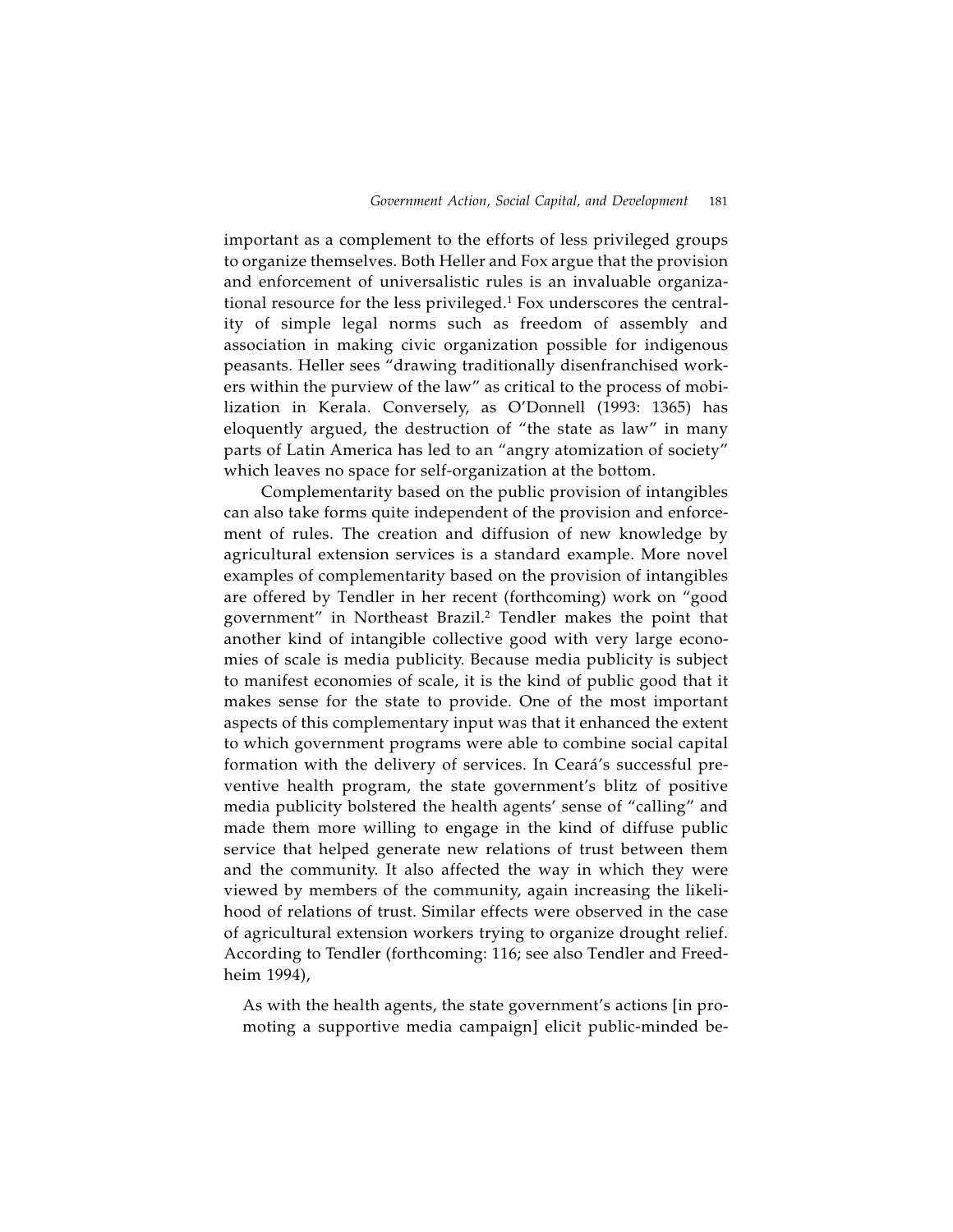havior by creating a strong sense of "calling" around particular public jobs and civic responsibilities .

Complementarity of a more prosaic and tangible variety can also play a significant developmental role. Irrigation is the classic case, in both historical and contemporary analysis. Contemporary work, however, adds the positive impact on social capital formation as one of the important byproducts of complementarity. This perspective extends the standard analysis of public goods to include the possibility that provision of such goods, in addition to facilitating private production of conventional goods (crops in this case), may also contribute to "enhancing farmers' capability and willingness to relate to, and to work with, one another" (Lam 1994: 288). Efficient provision of the tangible main facilities and channels has the intangible consequence of making it more worthwhile for farmers to organize themselves. Other kinds of tangible complementarities can also stimulate social capital formation. In Fox's discussion of "reformists" and peasant organizations in rural Mexico, one of the state's contributions to "scaling up" peasant social capital is simply providing transportation so that peasants from different local areas can get together.

Looking at these examples, it is clear that complementarity is not just about government providing inputs that its scale and bureaucratic organizations allow it to provide more effectively and leaving it to citizens to do the rest. Complementarity supports dayto-day interaction between public officials and communities, which is in turn essential to organizing complementarity. In addition to promoting social capital formation in civil society, complementarity supports embeddedness.

*Embeddedness* complicates the analysis of synergy. If synergy depends on day-to-day public-private interactions and the norms and loyalties that build up around them, then its institutional forms become more complex. Unfortunately for analytic simplicity, however, embeddedness appears to be just as common a feature of synergy as complementarity.

Again, irrigation provides a nice way to start. In Lam's earlier (1994) analysis of Nepal, complementarity without the intrusion of public officials at the local level seemed to be the ideal. Farmers needed inputs that they could not supply themselves in order to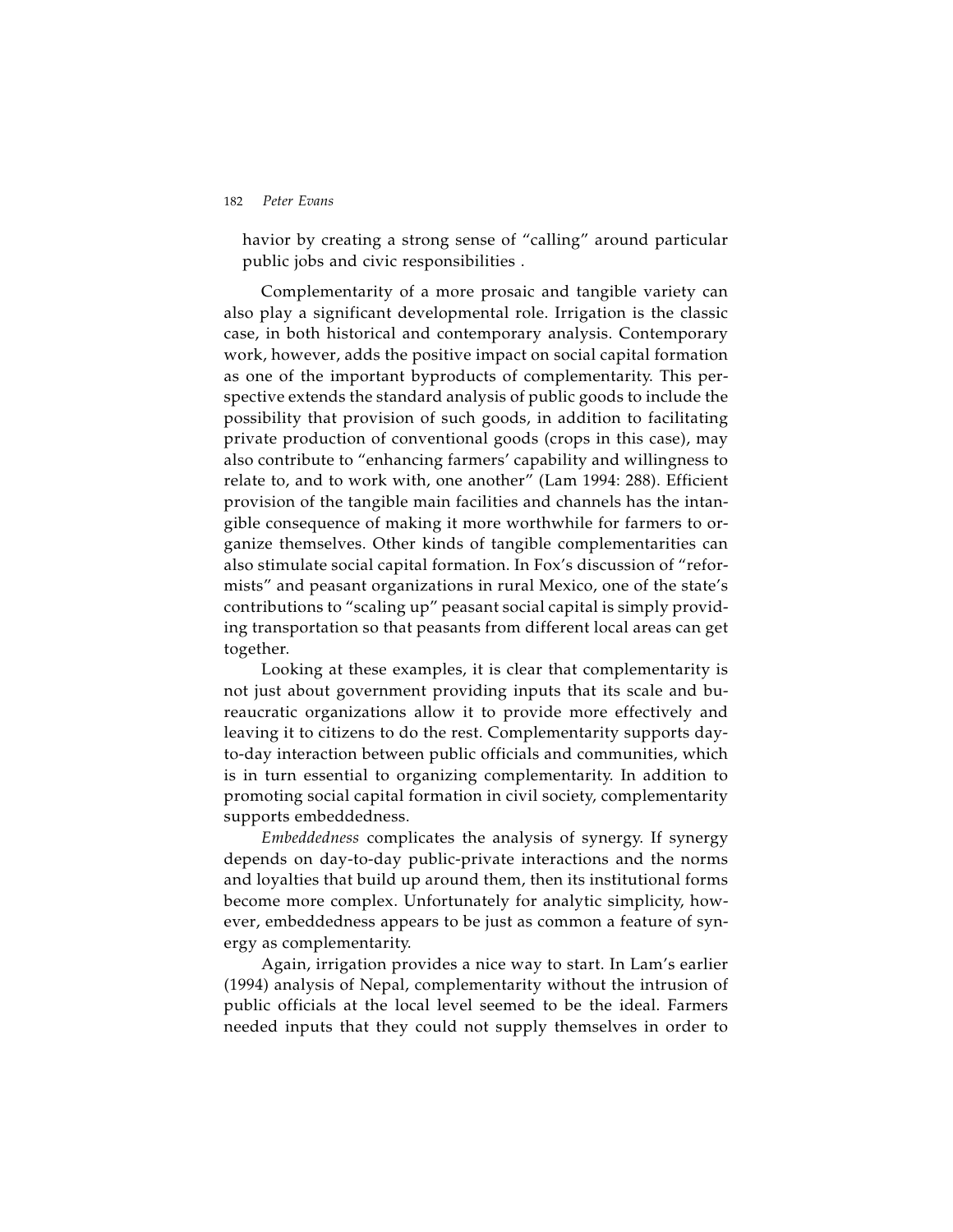make it worth their while to organize, and it was also helpful if the state provided intangible collective goods in the form of legal recognition of local farmers' groups. The state was useful as long as it kept out of the day-to-day operation of irrigation systems at the local level. Direct involvement of the state bureaucracy in the operations of local systems undercut the development of the collective institutions that farmer-managed systems depended on and reduced the likelihood of effective water delivery. The lesson seemed to be that the state can help most by providing inputs that local people cannot provide for themselves and then maintaining a "hands-off" stance with regard to activities that are within the scope of local action.

Lam's article here on Taiwan presents a very different kind of story. Taiwan's irrigation system operates much more efficiently and effectively than the one Lam studied earlier in Nepal, $^3$  but it is certainly not an instance of "hands off" complementarity. Lam's work confirms Moore's earlier assessment (1989: 1748,) that "enmeshment" in the form of a "dense network of social relationships which exist among IA staff and IA members" is the key to the system's effectiveness at the local level. According to Moore (1989: 1742), "IAs are overwhelmingly staffed by people who were born in the locality, have lived there all their lives, and, in many cases, also farm there." Therefore, "IA staff are so much part of local society that they can neither escape uncomfortable censure if they are seen to be conspicuously performing poorly, nor ignore representations made to them by members."

Lam's account further spells out the multifaceted set of ties which bind together local public officials and local farmers.<sup>4</sup> His analysis makes clear the extent to which those who make their careers the local field offices rely on the experience and local knowledge of the farmers to allocate water among the fields, to carry out local operations and maintenance, and to provide the voluntary labor and voluntary monetary "chip-ins" which "were important sources of resources for irrigation management at the local level." At the same time, local farmers depend on their public sector counterparts. The local field station is responsible for integrating local needs into the overall plan for the entire irrigation association and, even more important, for making sure that the promised water is actually delivered to the local area. Farmers and local officials are engaged in a shared project aimed at making sure that enough water reaches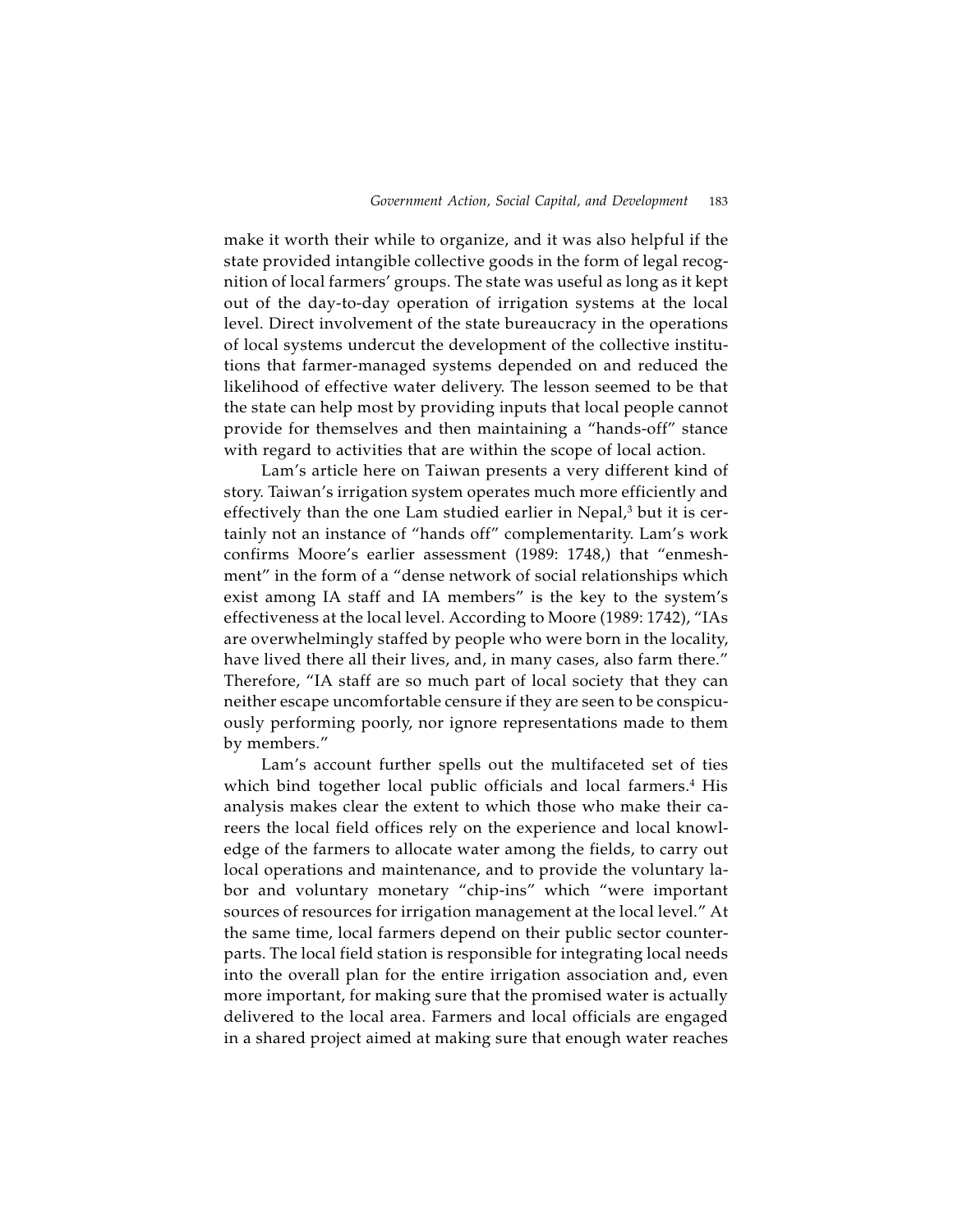their area at the right time. There is a division of labor, but it is among a set of tightly connected individuals who work closely together to achieve a common set of goals.

Once again, Tendler's work in Northeast Brazil reinforces the insights gained from East Asian irrigation systems. The health care program she describes in Ceará epitomizes the way in which embeddedness plays a role in the success of public programs. Creating new ties between 7,000 newly hired health agents and their communities was the key to the health program's success. Starting out in a civic climate in which people were reluctant to even open their doors to anyone working for the government,<sup>5</sup> the new health agents made building relations of trust between themselves and their "clients" a central part of their jobs. To this end, they even helped with mundane household tasks without direct relation to health (e.g., cooking or cutting a baby's hair). According to Tendler (forthcoming: 76), "they saw their clients not only as subjects whose behavior they wanted to change, but as people from whom they wanted respect and trust." Not surprisingly, the health agent's approach generated reciprocal attitudes, with clients describing them as "true friends." Individual ties helped generate in turn a generalized commitment to the community. Tendler reports (forthcoming: 73) that "health agents took on, of their own accord, community-wide activities meant to reduce public health hazards—in addition to their job of visiting households." As one health agent put it, "I was ready to leave and look for a job in São Paulo, but now I love my job and I would never leave—I would never abandon my community."

In Tendler's description of Ceará's health campaign, as in Lam's description of the Taiwanese irrigation system, social capital is formed by making some who are part of the state apparatus more thoroughly part of the communities in which they work. The networks of trust and collaboration that are created span the public-private boundary and bind state and civil society together. Social capital inheres, not just in civil society, but in an enduring set of relationships that spans the public-private divide.

The interweaving of ties across the public-private divide to create developmentally effective social capital can even characterize what are usually thought of as institutions rooted strictly in civil society, like Grameen Banks. In May 1992, a Grameen Bank-type rotating credit association was begun in the environs of Ho Chi Minh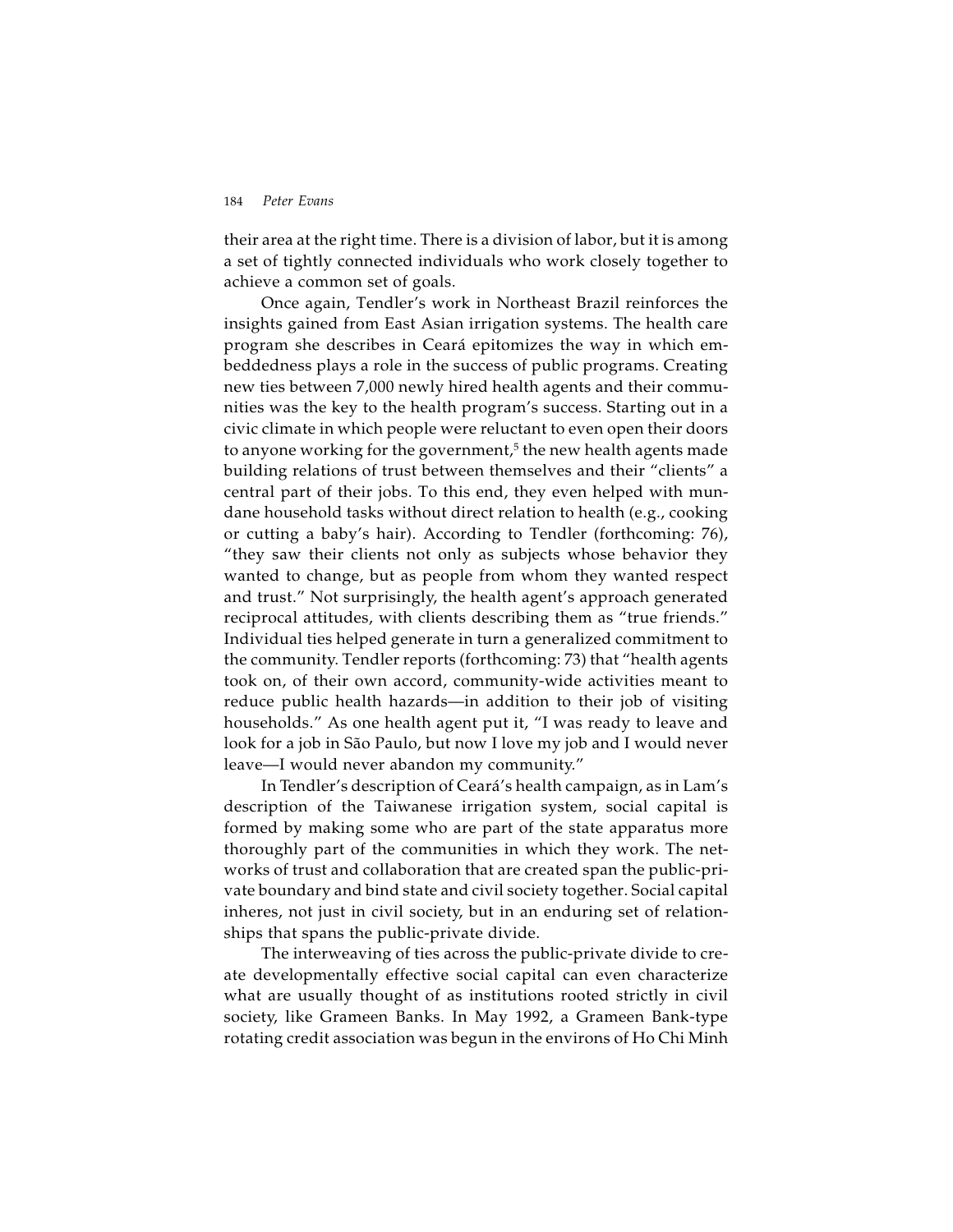City. Participation was limited to poor households, and 95 percent of the participants were women. They used the loans for working capital in petty trading ventures (e.g., selling vegetables) or to buy equipment for craft production (e.g., sewing machines). The loans had a substantial impact on the women's income earning capacity, and the reported repayment rate on the loans was an astonishing 100 percent.<sup>6</sup>

Such results are not, of course, unusual for Grameen Bank-type projects.<sup>7</sup> What makes this project interesting and relevant to the analysis of synergy is that it was organized by the Institute of Economic Research (IER), an agency of the city government of Ho Chi Minh City (with support from an international nongovernment organization). The IER enlisted the support of the people's committees (local government) in the villages covered by the scheme but continued to provide training and technical support. The local village secretaries provided the organizational skills and energy that actually got the project rolling. The organization of the individual credit groups depended on pre-existing ties (friends, relatives, etc.), but the initial organization of the scheme as well as its organization and administration depended on the interaction of local government staff and officials and their relationships with the local women who became members and group leaders. Adding concrete ties across the state-society boundary to pre-existing kin and friendship ties helped transform traditional ties into developmentally effective social capital.

Embeddedness is not just a feature of developmentally effective relations between public agencies and the powerless. It is even more pervasive in successful projects that join the state with elite actors. The "local state corporatism," which Burawoy, following Oi, sees as underpinning China's surprising rates of rural industrial growth, depends on a set of local ties which bind local state officials and nascent entrepreneurs around a joint project of rural industrialization. Oi notes that in most of the localities where she has done fieldwork, "it is the local party bosses—the first party secretary of the county, township or village—who are at the helm of the drive for economic development" (Oi 1992: 124). Not only are the ties between local enterprise managements and local officials important, but also the web of relations that allows local officials to work through officials and agencies in the central state apparatus to gain access to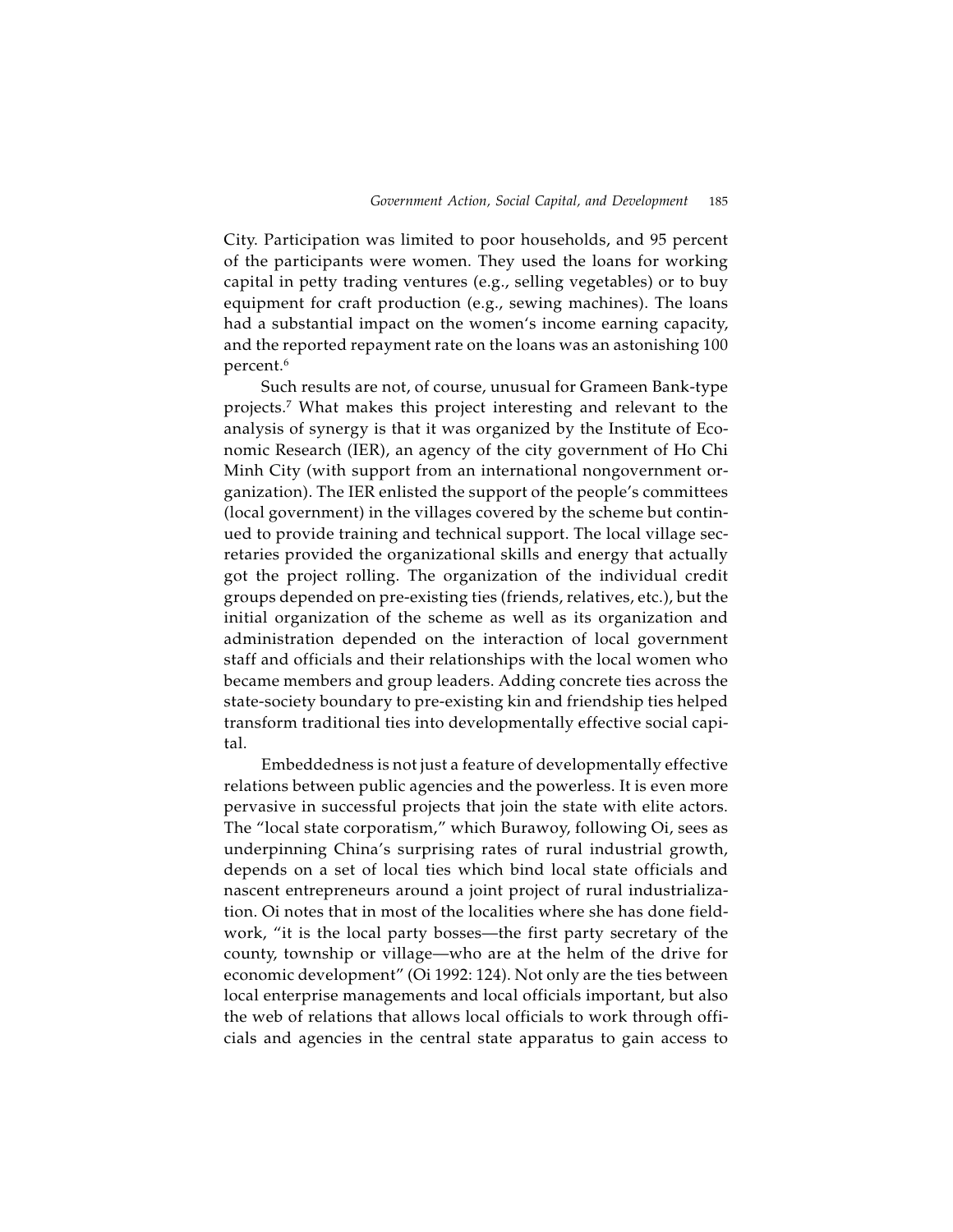credit and scarce raw materials that local entrepreneurs need (Oi 1992: 120–21).

The central role of ties that cross public-private boundaries in China's "transition" success story echoes the pivotal role of embeddedness in the biggest capitalist success story of the twentieth century—the transformation of the economies of East Asia from lowproductivity agrarian backwaters to the most rapidly growing industrial economies in the world. Even the official World Bank interpretation (1993) concedes that state/society linkages played a central role in this "East Asian Miracle." Institutional descriptions of East Asian industrialization, from Johnson's (1982) classic work on Japan to Amsden (1989) and Robert Wade (1990) on the East Asian newly industrializing countries (NlCs), paint a picture of dense networks that span public-private boundaries. From Okimoto (1989) to the World Bank (1993), analysts stress the dense networks of ties that connect state agencies and private capital. From joint business-government "deliberation councils" to "the maze of intermediate organizations and informal policy networks where much of the time consuming work of consensus formation takes place" (Okimoto 1989: 155), it is social capital built in the interstices between state and society that keeps growth on track. This profusion of concrete ties between officials in organizations such as Taiwan's Industrial Development Bureau, Japan's MITI, or Korea's Ministry of Communications and those who manage private industrial corporations generates in turn a "joint project" of industrial transformation (Evans 1995).

In these archetypal capitalist successes, as in China's would-be market economy, the social capital that is most critical to the outcome is formed once again in networks that are neither public nor private but fill the gap between the two spheres.<sup>8</sup> Far from being a pattern that emerges only when the state develops ties to the less privileged or during the transition from nonmarket to market-based economic relations, synergy based on embeddedness is the essence of the most important contemporary instances of market success.

The centrality of embeddedness to synergy across a range of different settings is undeniable, but none of this negates the importance of complementarity. Instead, this multiplicity of examples should be taken as a reminder that even the most obvious division of labor must be sustained by shared orientations and concrete interactions among the actors involved. A better sense of how comple-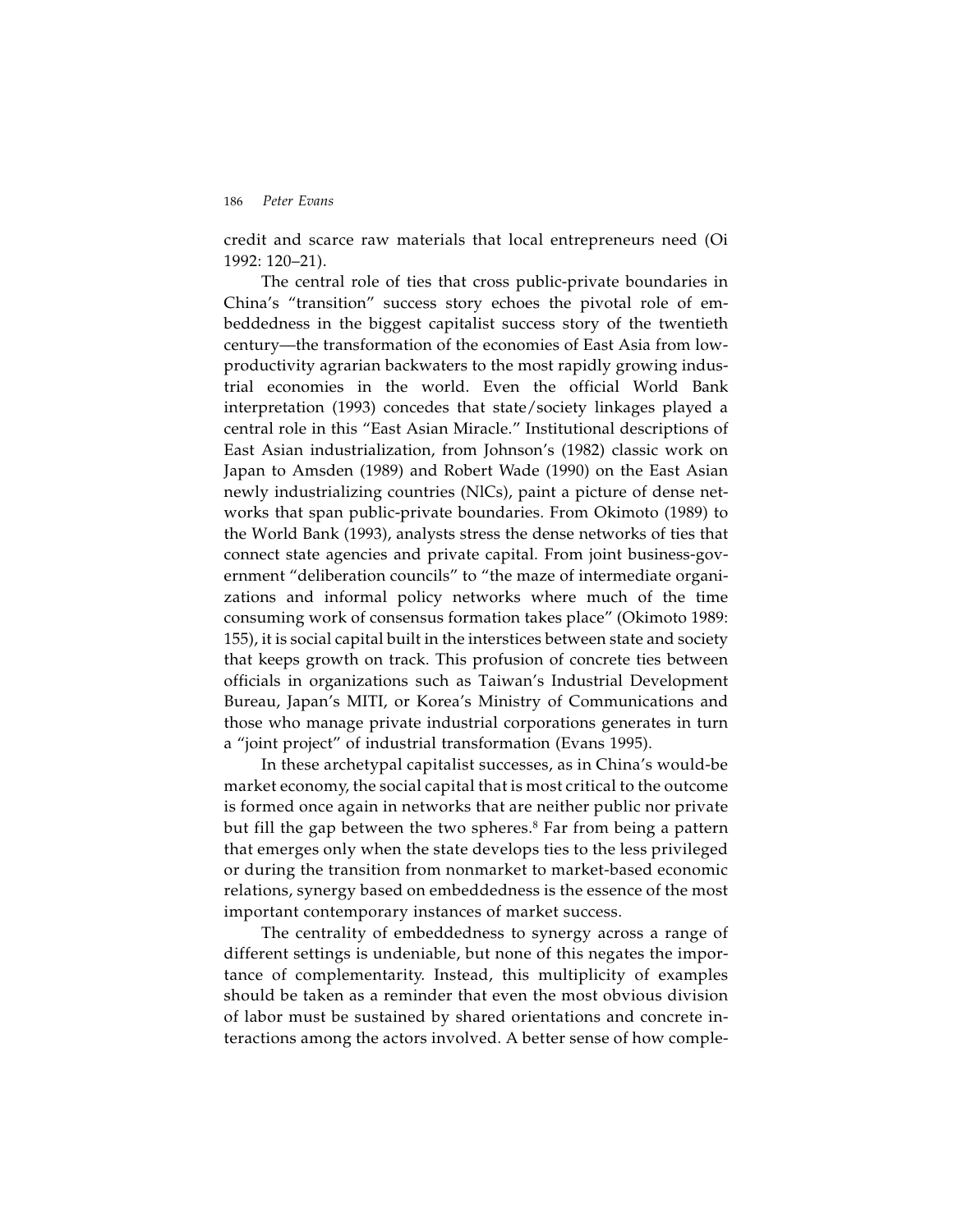mentarity and embeddedness can come together is the key to understanding synergy.

*Embeddedness and complementarity* are not competing conceptions of synergistic relations but are themselves complementary. A few examples will suffice to make the point. "Coproduction," which forms the conceptual framework for both Lam and Ostrom' s analysis, sets out the interdependence of complementarity and synergy most clearly. 9 In the coproduction model, complementarity creates a basis for productive interaction, but without embeddedness the potential for mutual gain is hard to realize.

As Ostrom's production functions (Figures I and 2) show graphically, complementarity is the essential prerequisite of coproduction. When public agents and citizens have sufficiently different (but equally necessary) kinds of inputs, they can produce more efficiently by combining their efforts than by either producing everything privately or everything publicly. Complementarity is the precondition for coproduction. Without complementarities there would be few incentives (other than rent-seeking) for trying to organize collective actions across the public-private divide. Nevertheless, production functions convey only the complementarity half of the coproduction story. The embeddedness half of the story comes across only in concrete examples.

Ostrom's sewer condominium case illustrates the point. Complementarity was clear. The technology of producing trunk sewer lines was beyond the collective efforts of local neighborhoods, so neighborhoods had to rely on government to produce trunk lines. By the same token, public sector fiscal problems put the resources necessary to deliver the entire system out of reach of the government. Without citizen collaboration the full network would not be built. This, however, is only the complementarity half of the story. Complementarity created the potential for synergy but not the organizational basis for realizing the potential. Embeddedness in the form of direct involvement of the public officials was a key component in getting citizen efforts organized and sustaining citizen involvement. The organizational "start-up costs" of setting up neighborhood meetings, explaining options, and mediating conflicts required substantial time and effort on the part of public officials. Likewise, once the sewer systems were constructed, monitoring and maintenance required continuous face-to-face interaction between an ongoing, fa-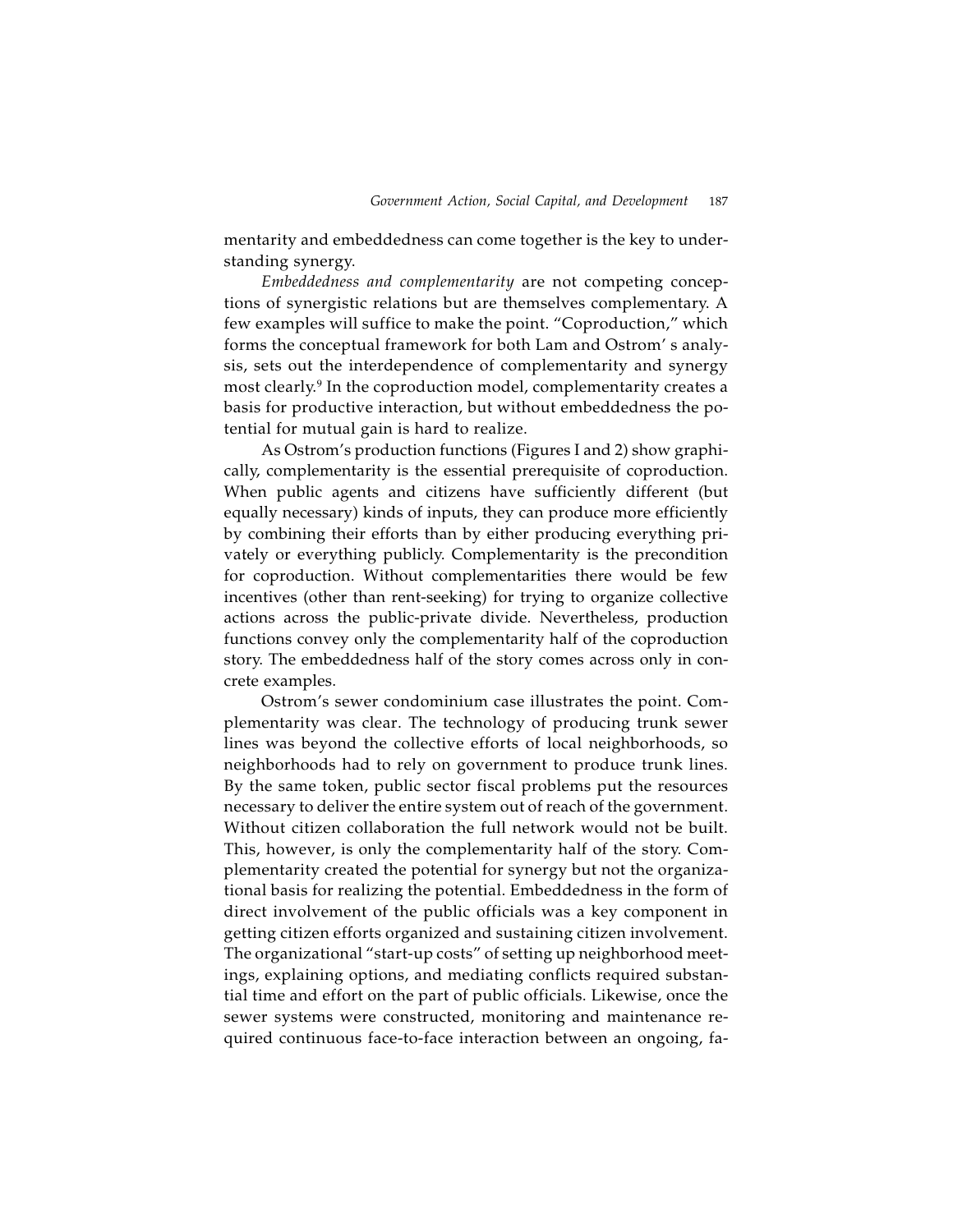miliar set of public agency staff and collaborating neighborhoods. In short, a relationship very much like the one that unites farmers and local irrigation staff in Taiwan delivered sewers to urban neighborhoods in Northeast Brazil.

Irrigation systems, like sewers, are characterized by complementarity as well as embeddedness. The role of embeddedness in the Taiwanese case has already been highlighted; the importance of complementarities needs to be underlined as well. Dams, reservoirs, and other "lumpy collective goods" are provided by state agencies that are quite separate from the embedded Irrigation Associations. As Lam points out, one of the reasons for Taiwan's success is that, in contrast to South Asian irrigation systems, it has left responsibility for the construction of major irrigation projects in the hands of a separate organization, so that operation and maintenance do not become "stepchildren" in a construction-dominated bureaucracy. Here again, Lam' s analysis parallels that of Moore (1989: 1741), who notes that, "The key feature is the institutional separation of major irrigation construction, which is the responsibility of national agencies, from routine maintenance and operation of irrigation systems."

Even in the maintenance and operation of the system, there is clear recognition of the complementarities between what the public agencies can do and what self-organized citizens can do. The bureaucratic hierarchy constructs the overall plan of water delivery (after the basic inputs of information have been constructed jointly by local officials and farmers). The organization of the system recognizes that trying to have local communities settle on an overall plan would lead to a cumbersome, ineffectual political process in which local communities were forced to make decisions involving the unfamiliar circumstances of other areas. By the same token, state officials do not infringe on the role of the water guards at the village level or become involved in micro-level allocational decisions among farmers. To do so would stretch even the very well-organized Irrigation Association bureaucracies beyond their capacity, and they still would not be able to replicate the efficiency of community initiatives. Everyone realizes that even local officials with long tenure in a particular area cannot replicate the local knowledge (social as well as topographical) of the water guards and irrigation group leaders. In sum, intimate interconnection and intermingling among public and private actors is combined with a well-defined complementary division of labor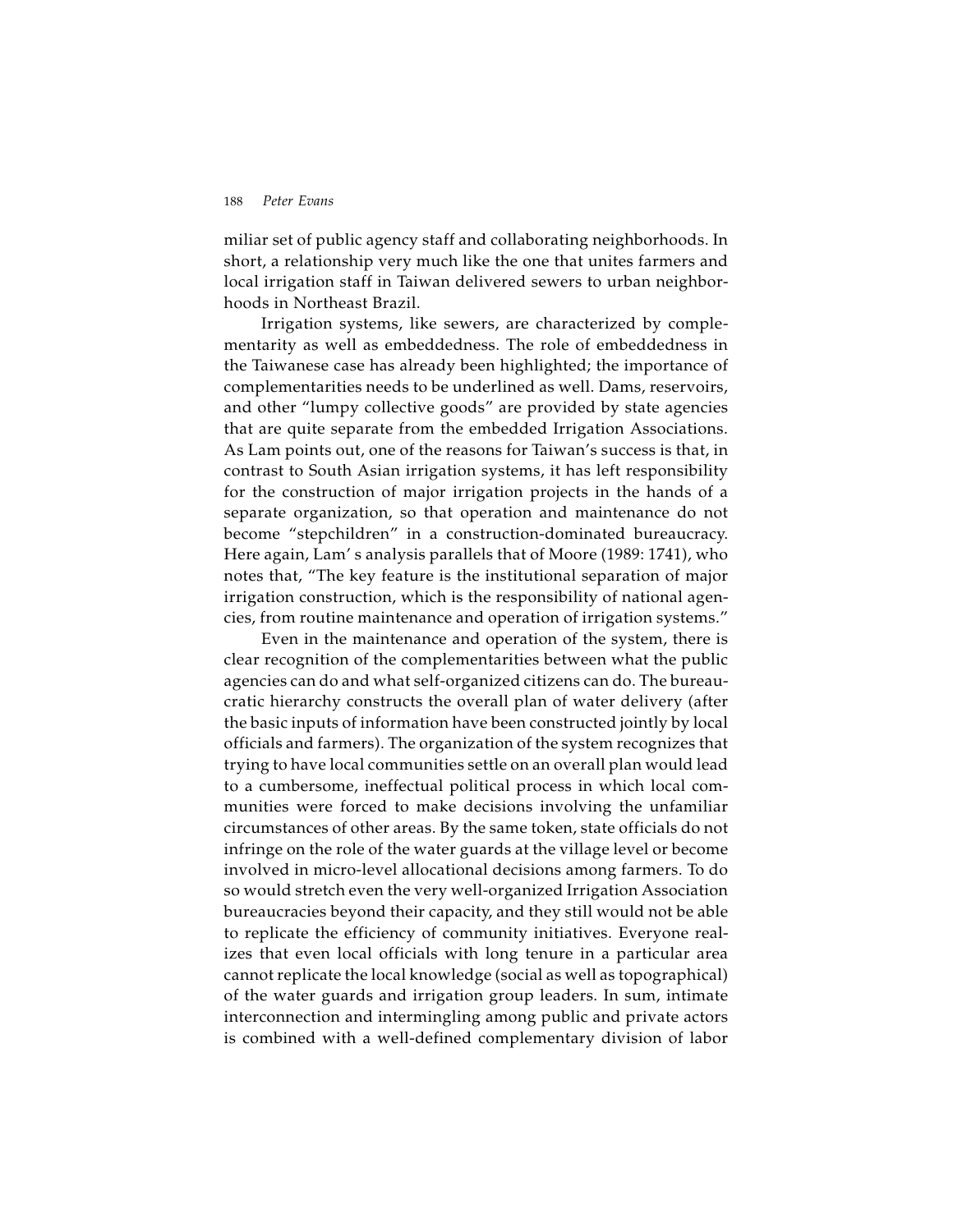between the bureaucracy and local citizens, mutually recognized and accepted by both sides. Tendler's health campaign is yet another example of complementarity combined with embeddedness. The Ceará state government's media campaign was a very useful complementary input, but without the thousands of day-to-day interactions between health care workers and community members to give it substance, the media campaign would have been fruitless. If the government had limited its role to the provision of the complementary input and assumed that local citizens would provide the appropriate responses without the involvement of public sector workers in the construction of a set of reinforcing ties, the campaign would almost certainly have failed.

In the end, the analytical distinction between complementarity and embeddedness is useful primarily in that it reminds us to look for both elements. There may be cases in which synergy is created solely on the basis of complementarity. Or, though this seems even less likely, cases where synergy is built around network connections which do not involve complementarity. Nonetheless, the best way to understand synergy is as a set of public-private relations built around the integration of complementarity and embeddedness.

This preliminary description of the forms of synergy is useful in thinking about how synergy works in practice, but it does not illuminate the social and political conditions that make synergy possible in the first place. To explore the origins of synergistic relations it is necessary to look more broadly at the circumstances under which synergy has emerged, searching for commonalities across different contexts.

### **3. CONTEXT AND CONSTRUCTION IN THE CREATION OF SYNERGY**

The most basic issue in analyzing the origins of synergistic relations is the question of endowments versus constructability. Does the possibility of synergy depend primarily on sociocultural endowments that must be taken as givens? Or can the application of imaginative organizational arrangements or institutional "soft technologies" produce synergy over relatively brief periods of time? If synergy is an outcome that depends on the prior existence of social and cultural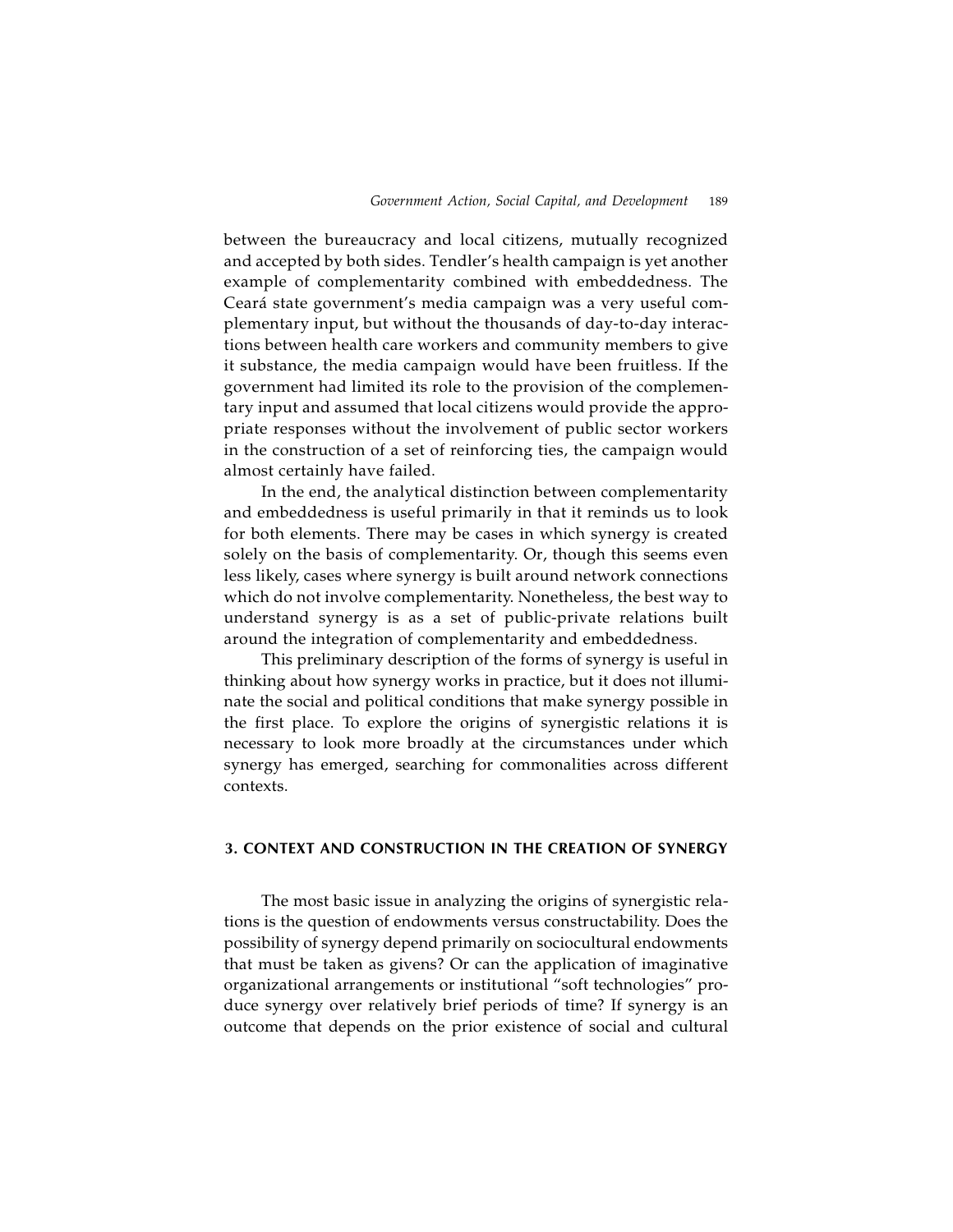patterns historically rooted in particular cultures and societies, then it may well be out of reach for most groups. A "constructability" perspective is more optimistic. Synergy becomes a latent possibility in most contexts, waiting to be brought to life by the institutional entrepreneurship. Optimistic assumptions, precisely because they are attractive, must be approached skeptically. Assuming constructability if endowments are really the key would only produce failure and frustration. Nonetheless, if possibilities for construction exist, they should be exploited.

The most obvious endowment that might set limits on synergy is the stock of social capital within civil society, but there are others. The relevant properties of government institutions may take decades or generations to change, in which case they are best considered as endowments. Likewise, basic, hard-to-change features of the social structure, like the degree of inequality, may put synergy out of reach for certain societies. The possibility of synergy might be also preconditioned on the prior existence of particular kinds of political regime. Singly or in combination such factors must constrain the possibility of constructing synergistic relations. The question remains: how much room is left for agency?

In order to assess the relative weight of endowments and constructability, I begin with a look at the role of endowments of social capital in civil society, then move to a focus on administrative structures and the question of whether robust, efficacious bureaucracies constitute prerequisites for synergy. I then turn to politics and social structure and the ways in which political regimes and the basic patterns of interest conflicts in society impinge on the possibility of synergy. Finally, I return to the issue of constructability and whether we can point to any "soft technologies" of institutional change that enhance the possibilities for joint projects that bring together government and civil society in the short run.

*Endowments of social capital* are obviously crucial to synergy. Putnam's (1993a) original analysis of the Italian case suggested that stocks of social capital accumulated over long periods of time (perhaps hundreds of years) were the crucial ingredient in creating the "virtuous circle" in which civic engagement nurtured good government and good government in turn fostered civic engagement. The question remains whether in most Third World settings the requisite social capital is in such short supply as to exclude the possibility of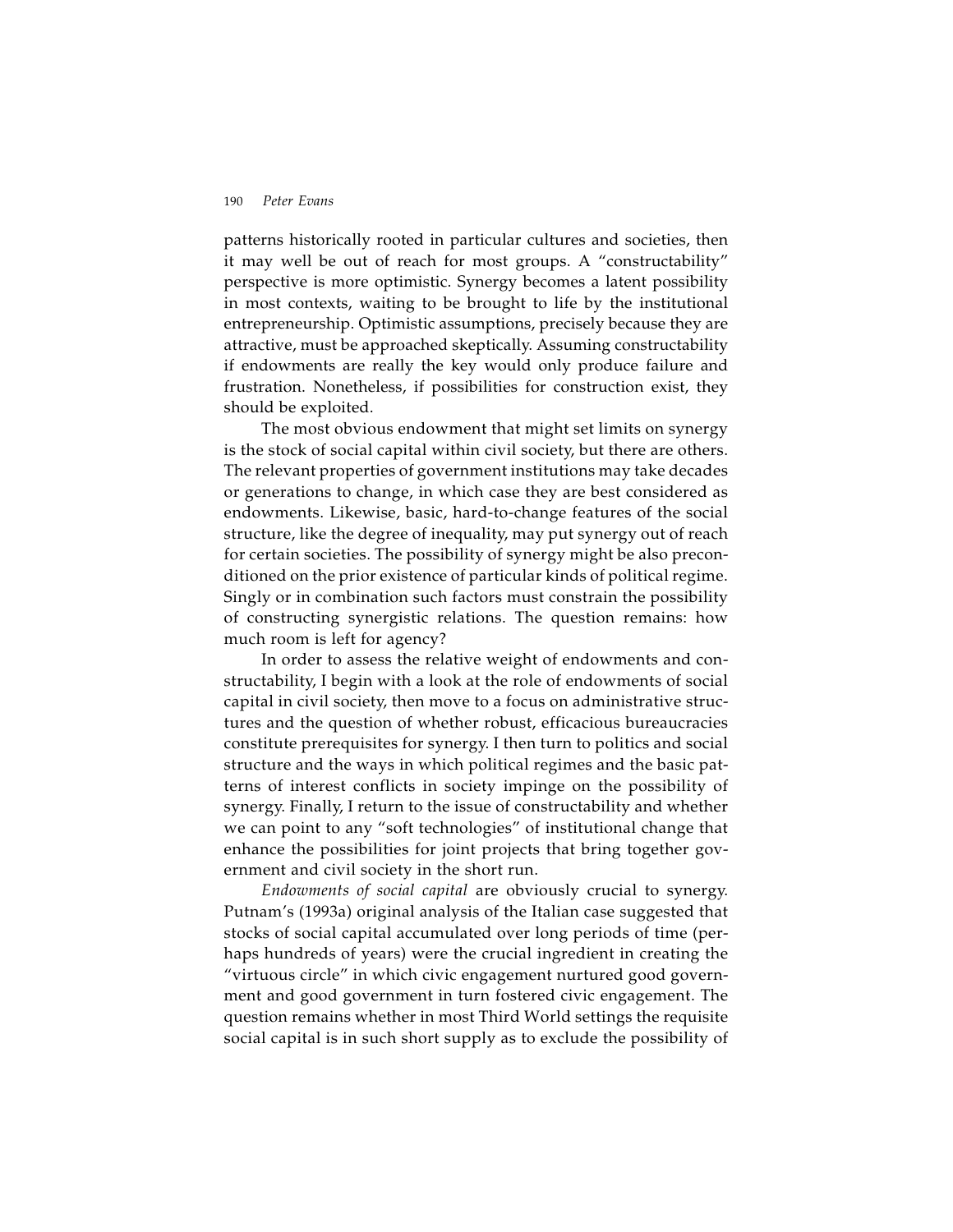synergy or whether the norms and networks that characterize "normal" Third World communities constitute sufficiently fertile ground for the construction of developmental projects that span the publicprivate divide. The cases analyzed here suggest that prior endowments of social capital are not the key constraining factor. The limits seem to be set less by the initial density of trust and ties at the microlevel and more by the difficulties involved in "scaling up" micro-level social capital to generate solidary ties and social action on a scale that is politically and economically efficacious.

Starting once again with Taiwan's irrigation system, it is hard to make the argument that the system's unusual efficiency derives from historically exceptional levels of social capital in Taiwanese rural communities. Lam is quite explicit about this, saying "farmers in Taiwan do not stand out as having unusual levels of trust and solidarity." This is not to say that solidary community ties are irrelevant to the local functioning of the irrigation system. Water guards and irrigation group leaders could not perform their functions in the absence of supportive community norms. The point is rather that such community norms are probably no stronger in Taiwan than they are in Nepal, where irrigation is a much more problematic affair.

The same argument applies even more strongly to the Northeast of Brazil, which is the site of both Ostrom's and Tendler's examples of synergy. Neither Tendler's rural communities nor the city neighborhoods in Recife that are the site of Ostrom's sewer condominiums are known as historically exceptional repositories of civic engagement. Ethnographic descriptions suggest that Northeast Brazil is as prone to conflict and suspicion as most areas of the Third World. Nor, for that matter, did exceptional endowments of social capital appear to play a role in the successful Vietnamese Grameentype bank mentioned earlier. In all of these cases, cooperative patterns of interaction among friends, kin, or neighbors no doubt antedate and facilitate particular instances of synergy, but the stock of social capital is not exceptional.

Heller makes the point more forcefully. Disputing analyses which see Kerala's extraordinary levels of contemporary mobilization as the result of the area's historic "proliferation of community associations," Heller argues that traditional associations based on caste and community ties could never have produced the kind of developmental transformation that Kerala has experienced. In fact,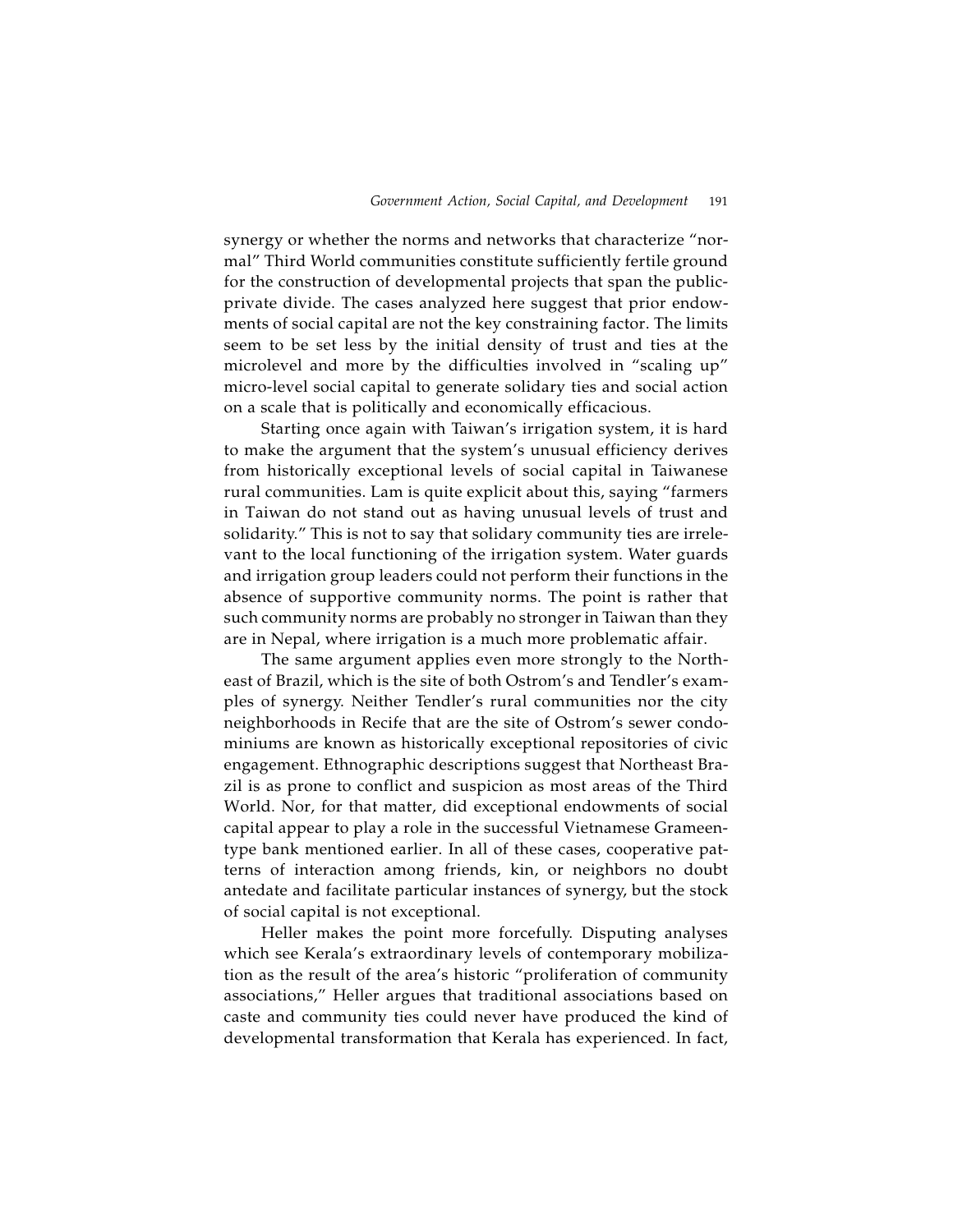as he points out, the natural outcome of a "vigorous civil society rooted in interests bounded by parochial loyalties" is not development but the kind of "demand overload" that has been such a crippling problem for India as a whole. Kerala's tradition of caste and community activism provided a useful foundation for subsequent mobilization, but in order to produce the results that were achieved the activist tradition had to be harnessed to a more universalistic set of identities. Translating social ties from engines of parochial loyalties into vehicles for more encompassing forms of organization was the real key to synergy.

Fox places the strongest emphasis on historical endowments of social capital, noting that "the overall degree of survival of horizontal community organization and norms of reciprocity in indigenous Mexico is quite remarkable." Nevertheless, Fox, like Heller, emphasizes that the key problem is not social capital at the level of local communities but rather "scaling up" such personal and community ties to form organizations that can be developmentally efficacious. To be politically effective, Fox argues, autonomous peasant organizations have to have a regional scope, bringing internally solidary communities together with a broad set of other villages who share similar interests.

As in Heller's case, Fox points to the role of state actors in translating local networks into developmentally relevant "scaled-up" organizations. Just as in Kerala, "reformists" within the state apparatus were crucial to the process of translating parochial loyalties into more encompassing forms of organization. Fox recounts an iterative pattern of interaction between state social policy initiatives and social mobilization. Each round brought higher levels of popular mobilization. In the first case (PIDER) state-sponsored rural development organizations "successfully organized peasant protest against regional bosses for broader distribution of credit and fertilizer" (Fox 1994: 162–63). The second (CONASUPO) was even more surprising in its effects: "For one to two million of Mexico's most impoverished rural people, the food councils [created by CONASUPO] were among the first genuinely mass-based, regionwide representative organizations of any kind" (Fox 1994: 165). The third cycle (PRONASOL) continued the process of "'objective alliance' between social movements and reformists" (Fox 1994: 165) through which reformist social programs "offered political and economic resources that fostered the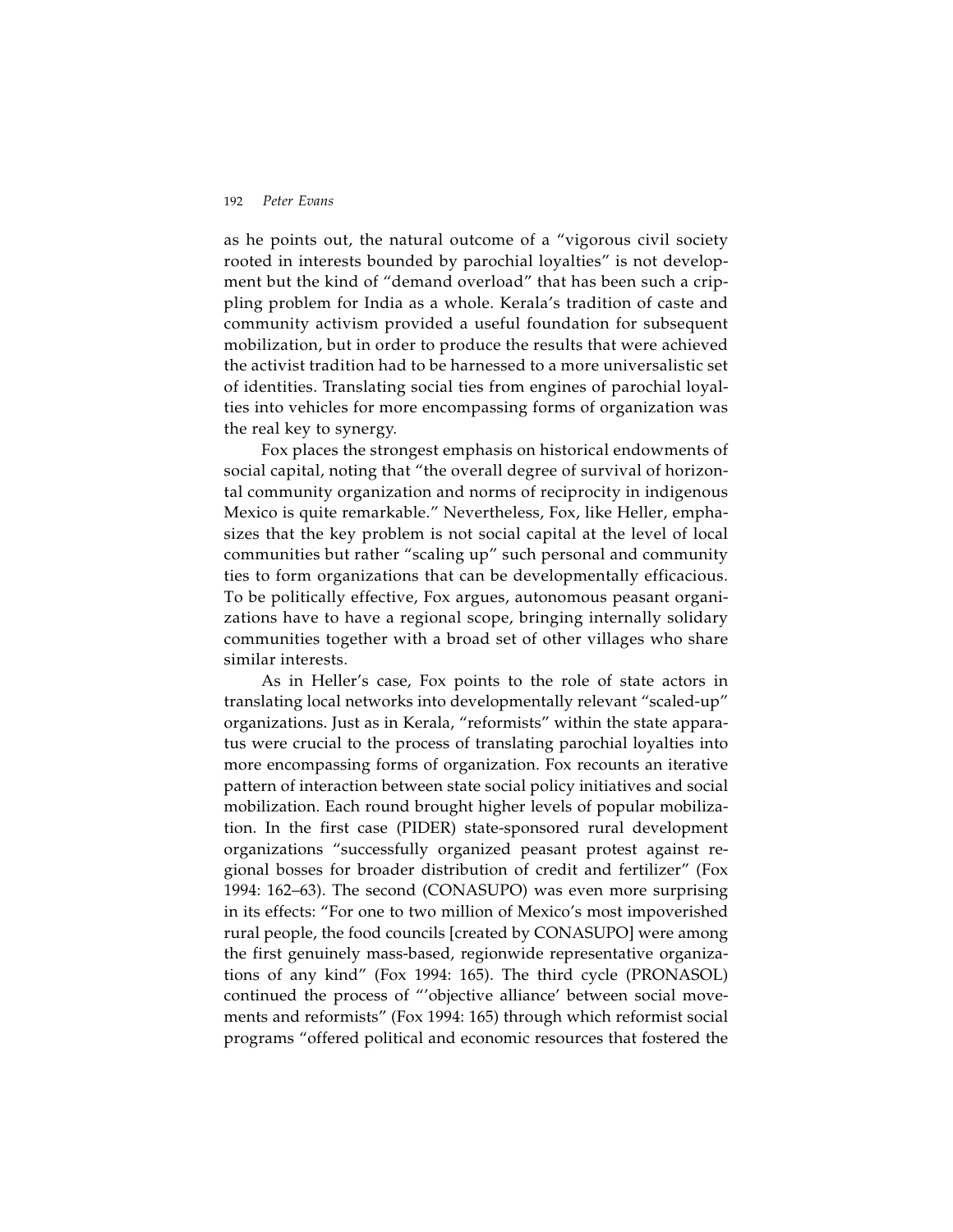consolidation of growing representative and autonomous social organizations"(Fox 1994: 177).

Fox's reformists in the state apparatus support and transform mobilized groups in civil society much in the same way (if not as thoroughly and unreservedly) as party activists and their government allies did in Kerala. Rural Mexico is not, however, Kerala. While parts of the state were "coproducing" autonomous associations of rural peasants, other parts of the state were working with rural elites to suppress the same organizations. Reformists were always engaged in an implicit or explicit struggle against politically authoritarian groups within the state apparatus and their private allies. The state of Chiapas offered a particularly telling example. Threatened by the state reforms in the National Indigenous Institute (INI), "the governor jailed three top INI officials on trumped-up charges of fraud." Seeing their state allies in jail, "autonomous indigenous organizations marched to defend them" (Fox 1994: 175–76).

None of these examples negate the importance of micro-level social capital in the construction of synergy. Ties among friends and neighbors based on trust and rooted in everyday interactions are essential foundations. Without them there would be nothing to build on. The key point is that such ties seem to be a resource that is at least latently available to most Third World communities. Based on these cases, it seems reasonable to argue that if synergy fails to occur, it is probably not because the relevant neighborhoods and communities were too fissiparous and mistrustful but because some other crucial ingredient was lacking.

The most obvious candidate for the missing ingredient is a competent, engaged set of public institutions. If synergy can regularly emerge out of communities that seem quite ordinary in terms of their stock of social capital, but governments vary dramatically in terms of their ability to act as counterparts in the creation of developmentally effective civic organizations, then perhaps the limits to synergy are located in government rather than in civil society. Fox's Mexican case shows that even a somewhat schizophrenic government apparatus can occasionally produce instances of synergy, but the character of the state apparatus may still be the weak link in the generation of synergistic relations.

*Government organizations* vary fundamentally across countries in ways which shape the possible forms of state-society relations. The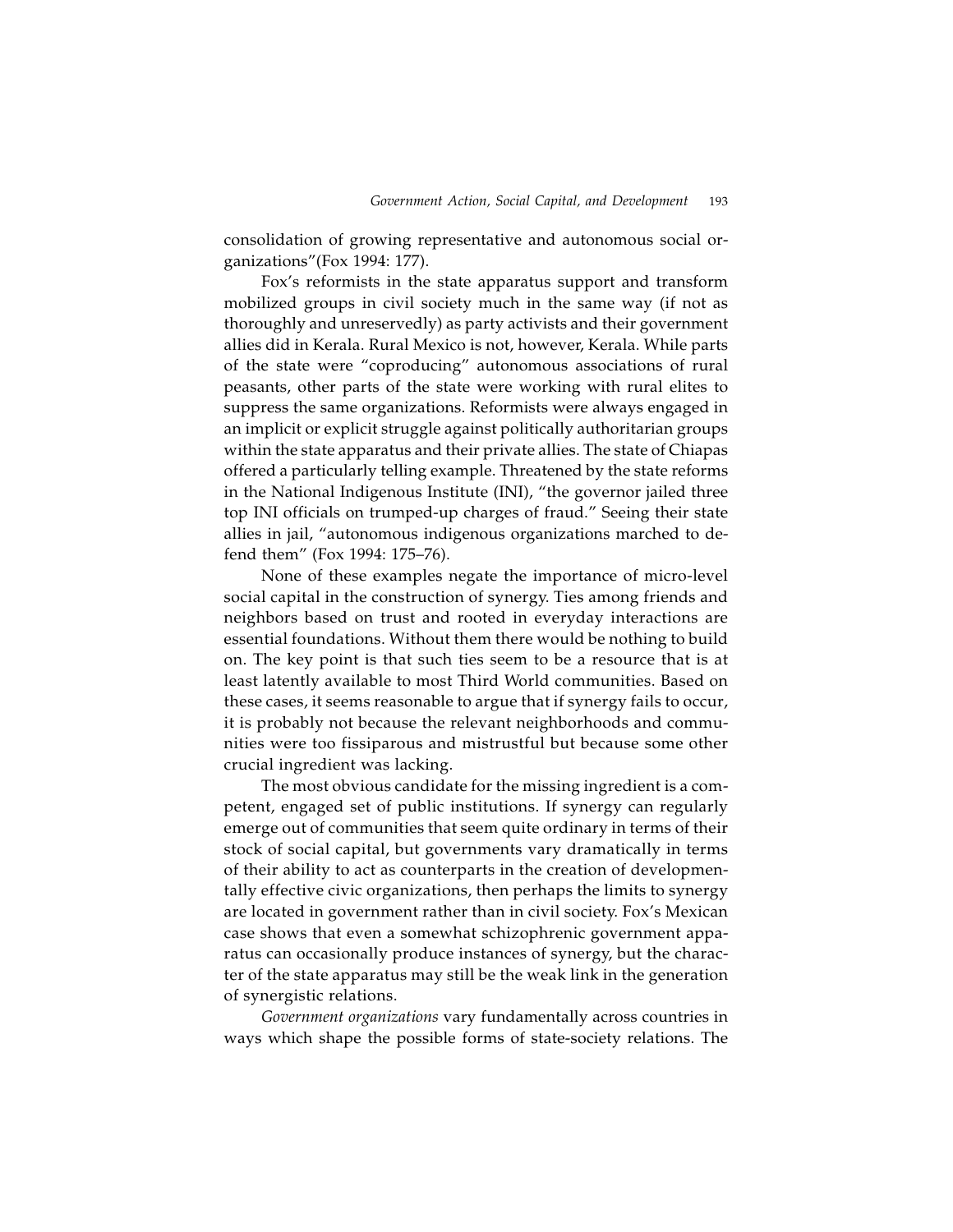nature of the connection is, however, less obvious than it might appear. There are at least two competing perspectives on what kind of government organization makes for the most effective relations between state and society. Some analyses focus on the importance of corporately coherent Weberian bureaucracies in making sure that embeddedness does not degenerate into clientelism (e.g., Evans 1995). Others focus on the importance of decentralization and opening up bureaucratic hierarchies to inputs from below. There is support for both perspectives in the material considered here and some hints as to how the two views might be reconciled.

Undoubtedly, the absence of coherent, dependable public institutions makes synergy harder. Burawoy's analysis of the demise of the woodworking conglomerate in Komi illustrates the point. The demolition of the Russian state left the woodworkers of Komi without an effective public sector counterpart.10 Consequently, self-organization moved in the opposite direction from the trajectory that Heller reports from Kerala. Divisive interests prevailed and the gains from interdependency were ignored. Whatever social capital existed in the prior woodworking conglomerate was dissipated, and individual companies were left to the mercy of global commodity markets. The Chinese case makes the converse point. While Russia's government was dissolving into disarray, China's retained sufficient coherence to purposefully restructure the system of incentives at the local level in a way that promoted self-organization and entrepreneurship.

The civic advantages of having a coherent government bureaucracy are conveyed even more clearly in Lam's analysis of Taiwanese irrigation. A tightly organized and quite traditional bureaucratic hierarchy provides a supportive carapace for the self-organization of the farmers. The robustness of government organization gives the farmers confidence that the higher levels of the apparatus will in fact deliver the water they have been promised and increases the incentive for forward-looking cooperation at the local level. At the same time, a well worked-out hierarchical division of labor within the bureaucracy leaves farmers and local officials free to work out their problems at the local level without interference from above.

The importance of robust bureaucratic structures is amplified in analyses of East Asian industrialization. When individual officials are enmeshed in a set of close relations with elites who command vast private resources, attractive opportunities for rent-seeking are inevi-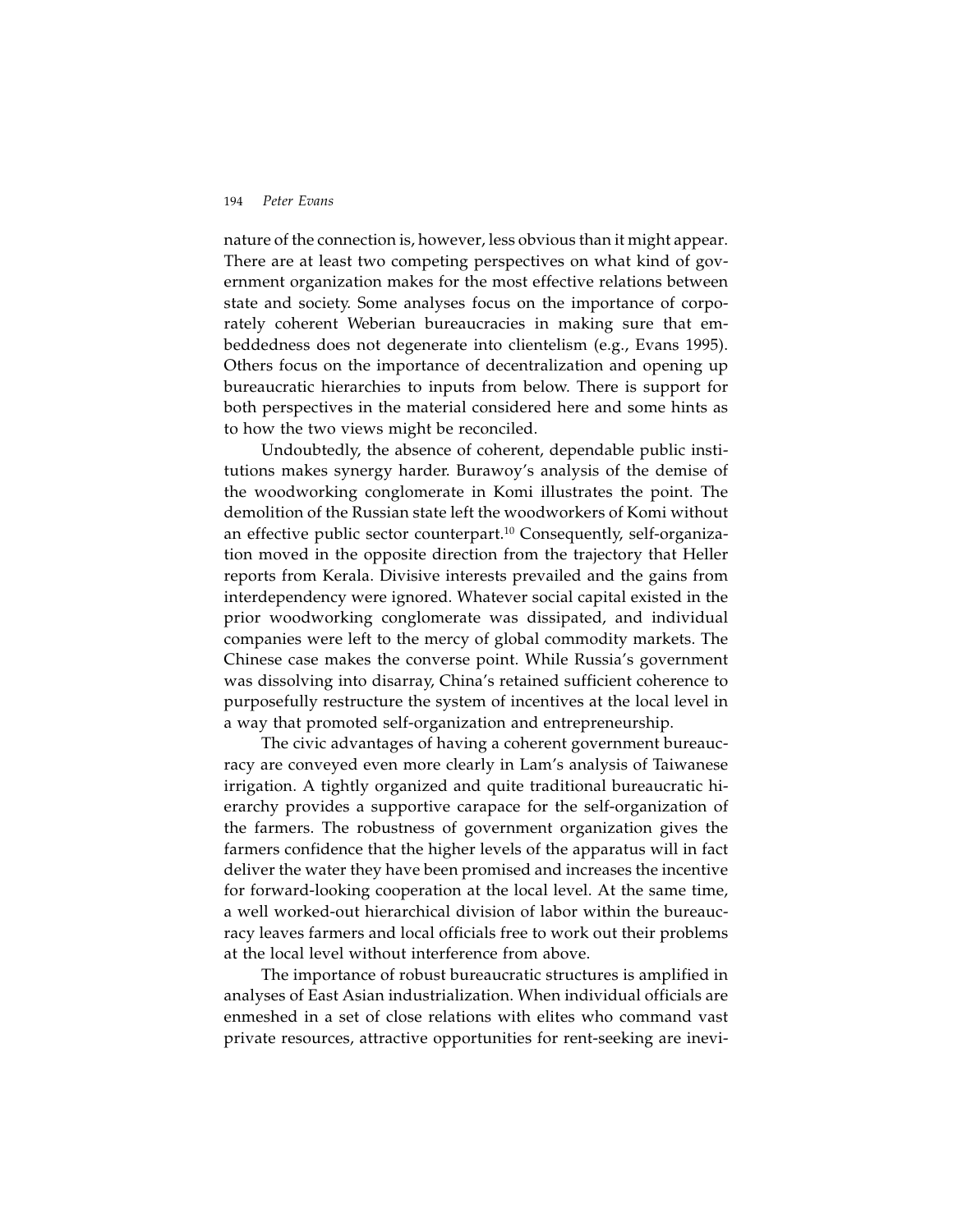table. Unless such opportunities are constrained by powerful internal norms and a dependably rewarding system of long-term career benefits, corruption is indeed likely to become the prime consequence of embeddedness.<sup>11</sup> In the East Asian cases, careful attention has been paid to the traditional Weberian requisites of bureaucratic organization. Public institutions are characterized by traditional Weberian features such as meritocratic recruitment, good salaries, sharp sanctions against violations of organizational norms, and solid rewards for career-long performance. Corruption is still common, but it has not been allowed to overwhelm the joint public-private project of industrialization.

Cases in which traditional bureaucratic forms are vehicles for synergy must, of course, be juxtaposed with the more familiar story in which bureaucracy is the enemy of both social capital and development. Ostrom's story of Nigerian primary education is a paradigmatic example, so much so that it is worth breaking down this case of "anti-synergy" into its constituent elements. To begin with, there is no complementarity. Bereft of resources itself, the state provides little in the way of tangible support to local public institutions. To make matters worse, bureaucratic organization, instead of being used as the rationale for a liberating hierarchical division of labor, as in the Taiwanese case, is interpreted as demanding a uniform, simplistic application of inflexible rules which leave no room for initiative or imagination on the part of either local officials or their counterparts in civil society. This kind of bureaucracy eliminates the possibility of synergy.

On reflection, this crude exercise of bureaucratic power is, like the absence of material benefits, an indication of the state's poverty—in this case its organizational poverty. Uniformity is the simplest rule; constructing the kind of intricate interplay of hierarchy and latitude that characterizes a Taiwanese irrigation association requires much more capacity and sophistication. The overcentralized Nigerian education ministry actually demonstrates the same lesson as the East Asian cases. Robust, sophisticated public institutions are an advantage both in the formation of local social capital and in the pursuit of developmental ends, not because they are instruments of centralization but because they are capable of formulating more nuanced ways of distributing power and therefore of supporting decentralization and openness to local self-organization.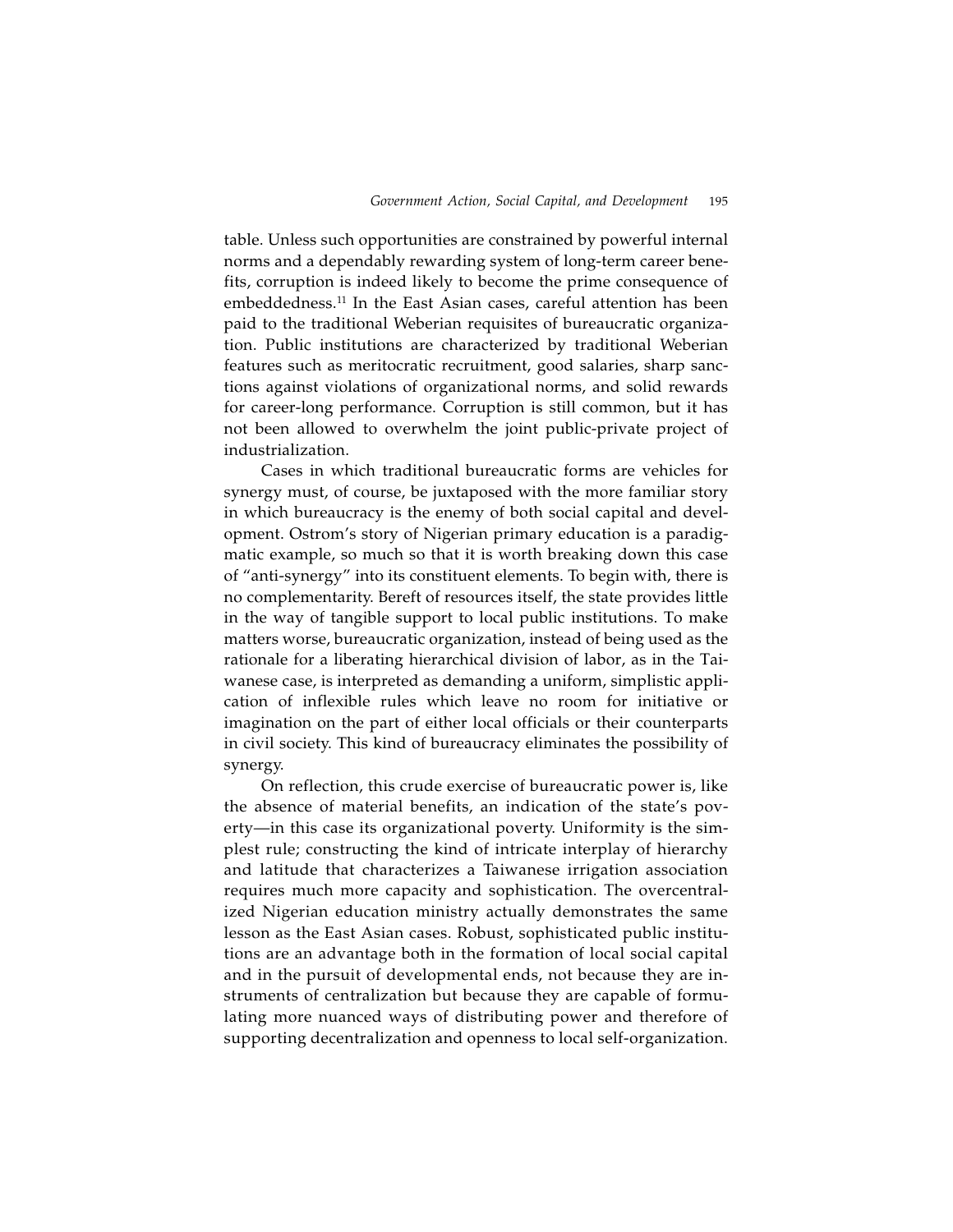Another aspect of the Taiwan/Nigeria contrast takes the analysis down a different road. Alongside the question of bureaucratic structures and rules there is the question of public sector attitudes. Ostrom suggests that one of the reasons public bureaucracies are ineffective is that "Public sectors typically rely on incentive systems that send very weak signals about performance to staff." Put another way, many public bureaucracies give public sector workers little reason to pay attention to the people they are serving. While the articles I am drawing on here do not contain much direct evidence on the attitudes of public sector staff toward the communities they work with,<sup>12</sup> gross differences are evident. In Kerala there is a strong identification of party and state officials with their constituents. In the East Asian cases constituents are also important. Lam reports that "the image that farmers are the boss of the IA is very clear in the minds of IA officials." The importance of private sector entrepreneurs to the bureaucrats that worked with them in creating the East Asian miracles goes without saying. In Ostrom's discussion of Nigerian primary education, on the other hand, bureaucratic behavior radiates indifference. Finally, in Fox's Mexico, it is clear that in the eyes of a large number of state officials, nonelite constituents are the enemy. This range of attitudes is not just a reflection of differences in administrative structures or governmental competence. It is a reminder that we cannot analyze synergy without considering questions of politics and interests.

*Politics and interests* often get relegated to the background in discussions of social capital. Most discussions implicitly assume a group, relatively homogeneous in terms of its interests, whose members must overcome collective action problems in order to realize their shared interests. Shared norms of trust and cooperation are a means of overcoming the collective action problems. If a community is riven by conflicting interests, the nature and meaning of social capital becomes more complicated.

The idea of synergy, as it has been developed to this point, implicitly takes the assumption of homogeneous interests further by assuming that public sector actors share interests with their constituents. In fact, the degree to which interests are shared across the public-private divide varies substantially from case to case and plays a central role in determining the potential for synergy. Introducing the question of conflicting interests raises in turn the question of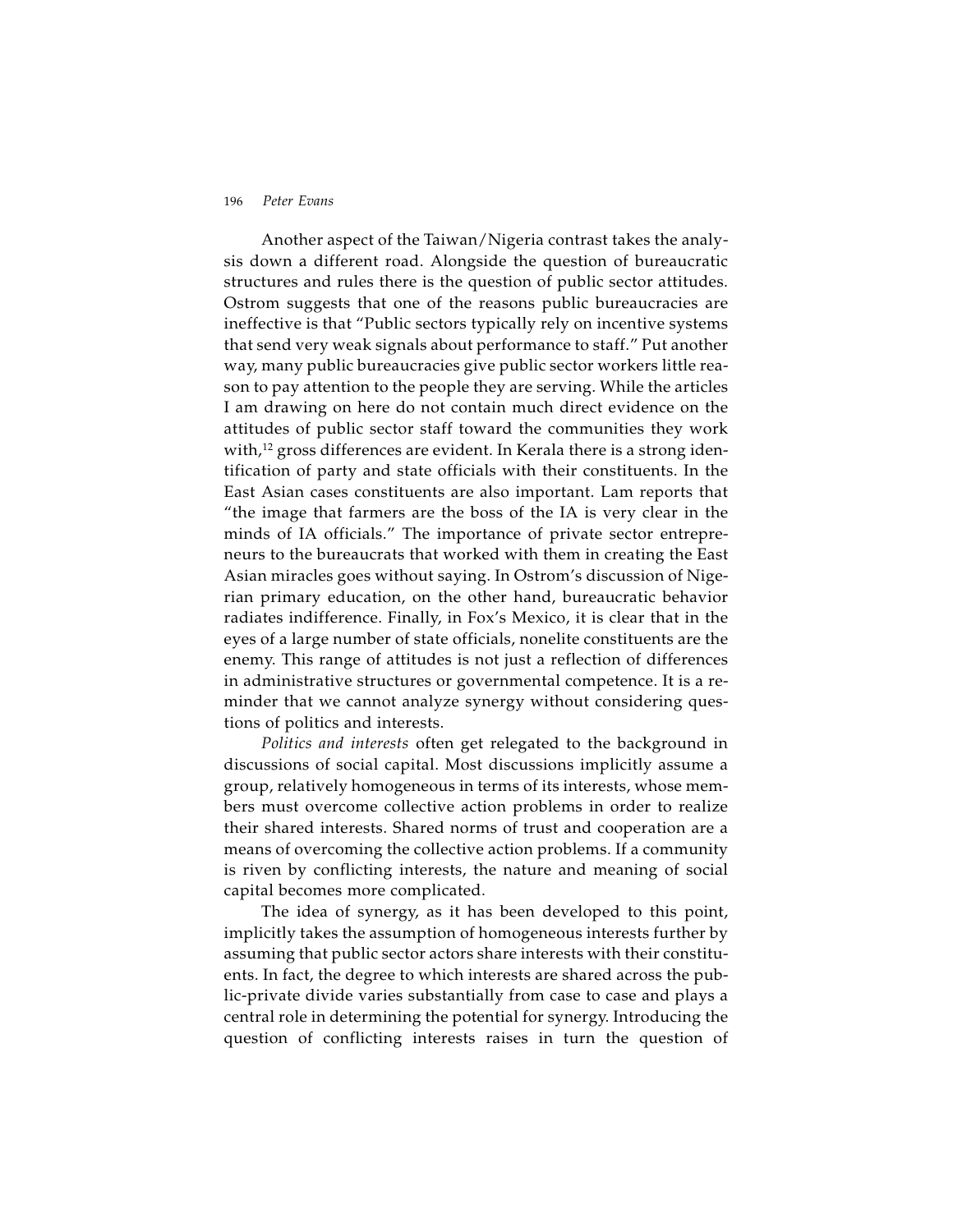whether conflicts are fought out in open political competition or contained by repression. Political regimes no less than bureaucratic structures condition the possibility of synergy and social capital formation. The question of political competition is the best place to begin the discussion.

In the cases reviewed here, political competitiveness seems to have a salutary effect on possibilities for synergy . Heller emphasizes the centrality of persistent political competitiveness in sustaining the commitment of parties (whether in or out of government) to mobilization and the construction of encompassing organizations among subordinate groups. Tendler emphasizes the connection between the reinitiation of democratic elections in Brazil and the government of Ceará's new-found enthusiasm for building connections with common citizens. Even in the Taiwanese case, Lam argues that, despite one-party rule at the national level, political competitiveness (among factions) is quite pervasive at the local level and helps to generate pressure on the IAs to remain responsive to the interests of local communities.

Before accepting unreservedly the idea that political competitiveness enhances synergy, some caveats are in order. First, in order for political competition to have positive effects, it must be constrained by mutually accepted ground rules that channel political energies into efforts at mobilization or attempts to convince the citizenry of governmental efficacy. Second, there is an interaction between the administrative issues discussed above and the consequences of political competition. Incentives derived from political competition are hard to actualize without an adequate administrative infrastructure. Finally, the incentives generated by political competition are not necessarily the most salient factor in motivating specific efforts to "coproduce" particular goods or services. I will start with the motivations of public sector workers and work back to the question of "rules of the game."

At least in the cases examined here, the public sector workers who build the social and organizational infrastructure of synergy "on the ground" appear more motivated by a desire to realize their own organizational objectives than by an interest in preserving the standing of a particular party or faction. The satisfactions of the Brazilian engineer that designed the condominium sewer idea were technocratic rather than political. Tendler's health care workers, ex-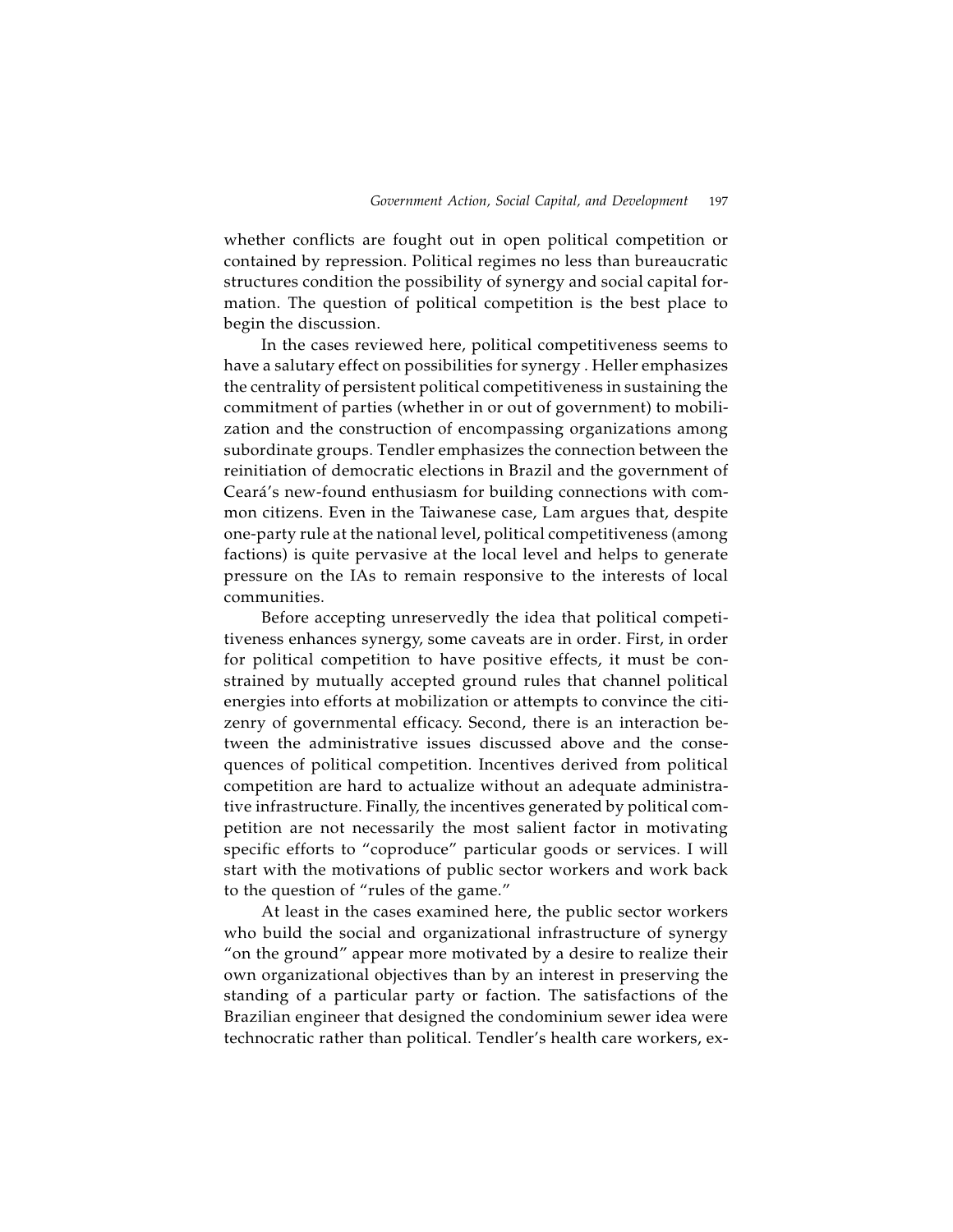tension agencies, and small business consultants did not see the payoff to their efforts as justified primarily by their impact on the interests of a particular political faction. The technocrats in Japan's MITI or Taiwan's Industrial Development Bureau could hardly be more different from Tendler' s health agents, but they share a relative disinterest in contributing to the political advantage of particular political factions.

None of this is to say that political competition conveys no benefits to public officials and organizations trying, for whatever reason, to deliver services. Political competitiveness is useful first of all because it contributes to a climate in which citizens count. The effective delivery (or coproduction) of public services is only valued if citizens' reactions make a difference in the eyes of government leaders. In short, political competition helps mitigate what Ostrom calls the "signals problem" that has already been mentioned. Finally, political competition is important because it helps check the ability of individual members of the elite to interfere with efforts to foster social capital among the less privileged.

Just as the presence of engaged public agencies may allow synergy to proceed in concrete cases independently of incentives generated by political competition, the positive possibilities that flow from political competitiveness are likely to be sterile if public institutions are organizationally incapable of delivering what people need. Post-Soviet Russia allows more political competition than China, but the ineffectual Russian state provides no dependable vehicle to "deliver the goods." Individual state officials have no reason to believe either that their efforts will produce the intended effects, or that producing the intended effects will be rewarded by their superiors. In short, without an effective administrative apparatus, the more positive orientation toward citizens associated with political competition is hard to translate into results .

The rules of the game issue is perhaps the most important caveat with regard to political competition. As Fox underscores, entrenched elites (inside and outside of government) are likely to interpret increased political competitiveness as a threat and respond with repression. Without that quintessential complementary good—the rule of law—private thugs and official means of repression commandeered for particularistic ends become the principal tools of political competition. Unless force and corruption can be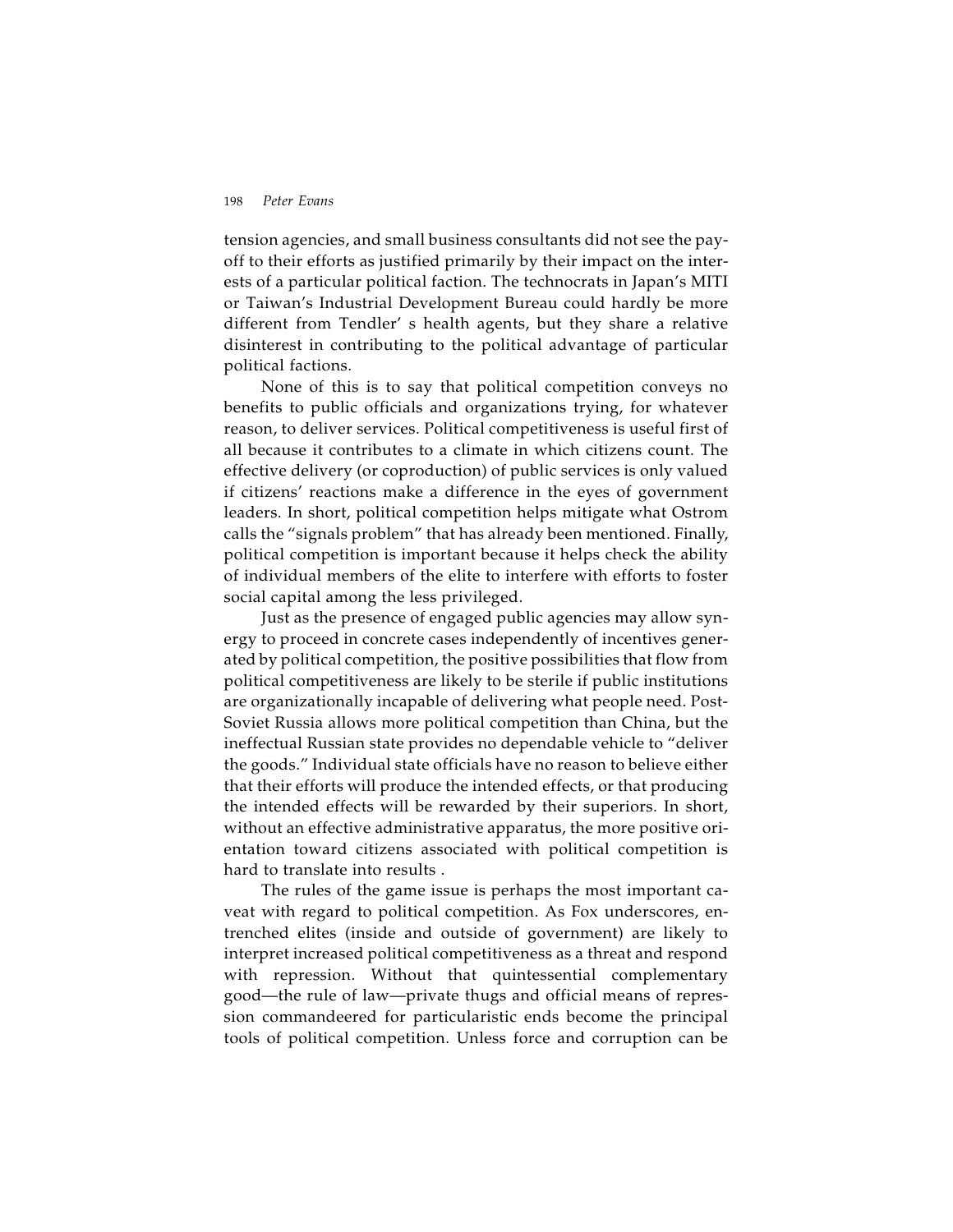made marginal to the repertoire of competitive strategies, increased political competition has perverse effects. Once again, Kerala provides a nice counterpoint to rural Mexico. In Mexico the official means of violence are routinely diverted to pursue essentially private ends. In Kerala, despite the anti-Communist bias of the national government of India, the Indian state was unwilling to allow Kerala's landlords to commandeer the official means of violence to counteract mobilization. Class warfare was fought on the terrain of ideology and organization, which meant positive spillovers for both social capital formation and synergy.

The forms and nature of political competition depend, of course, not only on the effective normative context but also on the nature of underlying social conflicts. Looking at the cases under review here, it is clear that a relative equality of circumstances is an advantage, not just in building social capital, but also in creating societal foundations for synergistic relations with the state. From Taiwan to Kerala, relatively egalitarian social structures are as much of an advantage for synergy as is political competitiveness.

Taiwan enjoys, of course, one of the lowest Gini indexes in the Third World, and its rural sector is internally more egalitarian than the overall society. Building solidary organizations oriented toward increasing output in an agricultural sector "mainly comprised of small family-owned farms" where landlords have "virtually disappeared" (Lam) is a qualitatively different task than trying to do the same thing in rural Mexico, where large landowners dominate an excluded peasantry. There are economically advantaged "local notables" in Taiwanese farming communities, but their income and status do not derive from controlling the land or labor of their neighbors. Instead, they are likely to see their neighbors as a potential political base. Lam contrasts this situation with the typical South Asia context, where divisions between rich and poor agriculturalists are the source of sharp conflicts around the management of irrigation.

Kerala post-land reform is also exceptionally egalitarian. This point has been made repeatedly with respect to agriculture. Heller extends it to industry. He points out that one of the things that makes industrial relations in Kerala exceptional is that the vast gap that in the rest of India separates the organized sector from the informal sector has been largely closed in Kerala. Gaps among different cate-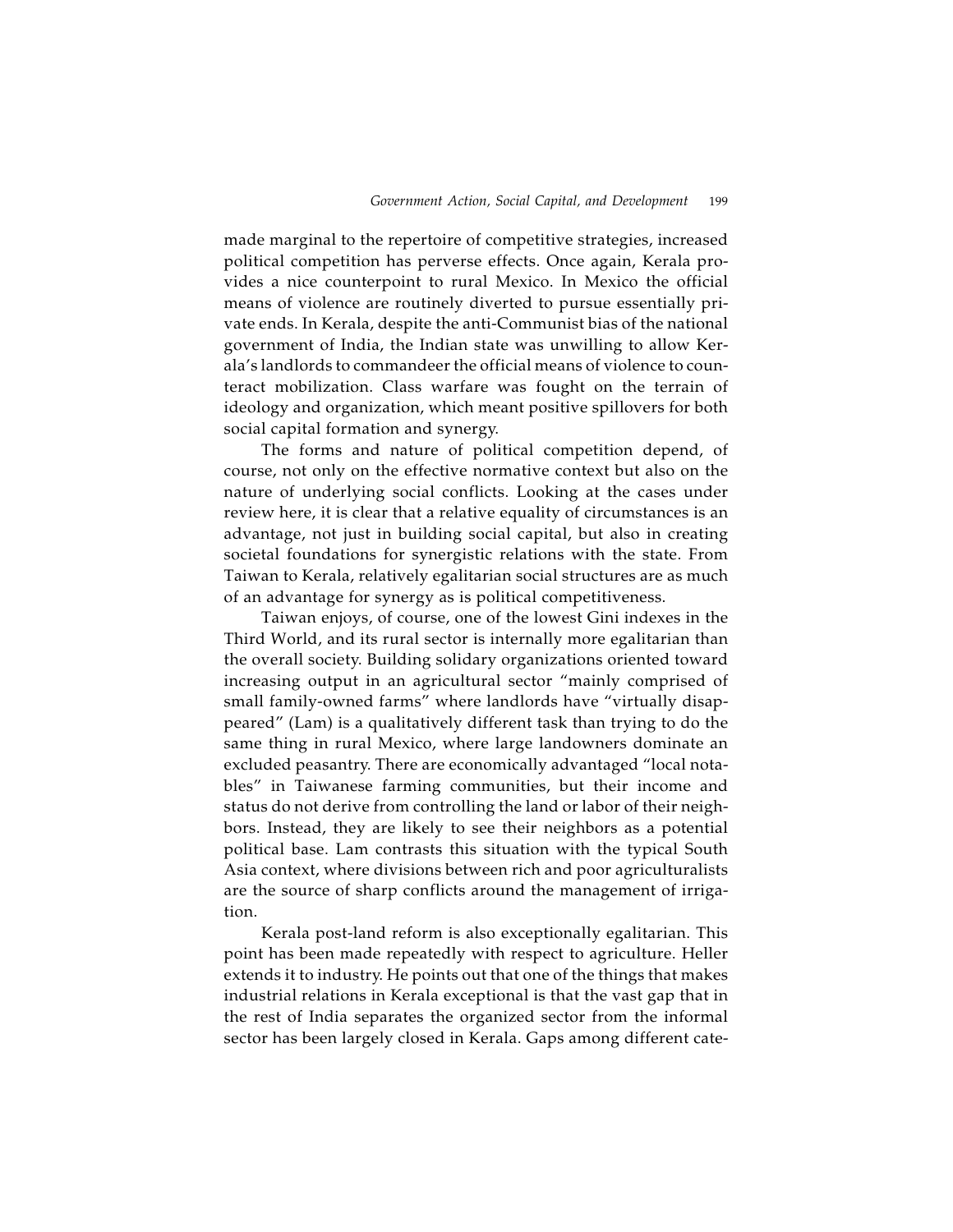gories of workers within each sector have also been substantially narrowed. In such a context, generalized mobilization and the construction of synergistic relations with the state flourish, in sharp contrast to the rest of India, where, as Heller puts it, "A fragmented and dependent labor movement has spawned atomized and disaggregated strategies and . . . labor management relations in general have become increasingly chaotic and ungovernable."

These cases replicate on a societal scale what is also true in microcosm in the more specific studies of Ostrom and Tendler. The societal context of Northeast Brazil is starkly inegalitarian, but the groups which become organized and connected to state initiatives in the examples offered by Ostrom and Tendler share similar circumstances and problems. In Tendler's rural communities and Ostrom's urban neighborhoods, the constituencies involved share relatively homogenous interests with respect to the problems they are trying to solve.<sup>13</sup>

To the extent that egalitarian social structures facilitate synergy, social structure may be an important obstacle to constructing synergistic relations, or at least in constructing such relations with subordinate groups. Unfortunately, rural Mexico is more typical than rural Taiwan or Kerala. In most Third World countries, the interests of the privileged intrude fundamentally on relations between the state and less privileged groups. The ways in which public officials deal with elites and the conflicting interests that separate elites from the rest of the citizenry have to be factored into the equation.

In rural Mexico, Fox sees the state apparatus as generally allying itself with private elites at the expense of the peasantry. What needs to be explained then is why, even in this class-divided society, there are so many significant exceptions in which state actors ally themselves with subordinate groups. Why are there "reformists" who foster social capital formation among the oppressed, not just in opposition to the interests of landowners, but at some risk to their own positions within the government?

To begin with, state actors interested in changing the status quo need allies in civil society. For public officials who harbor visions of changing the societies they govern, building synergistic ties with subordinate groups may be the best way of circumventing the power of entrenched elites. Conversely, ties to the state give communities that are powerless new leverage in their conflicts with local elites.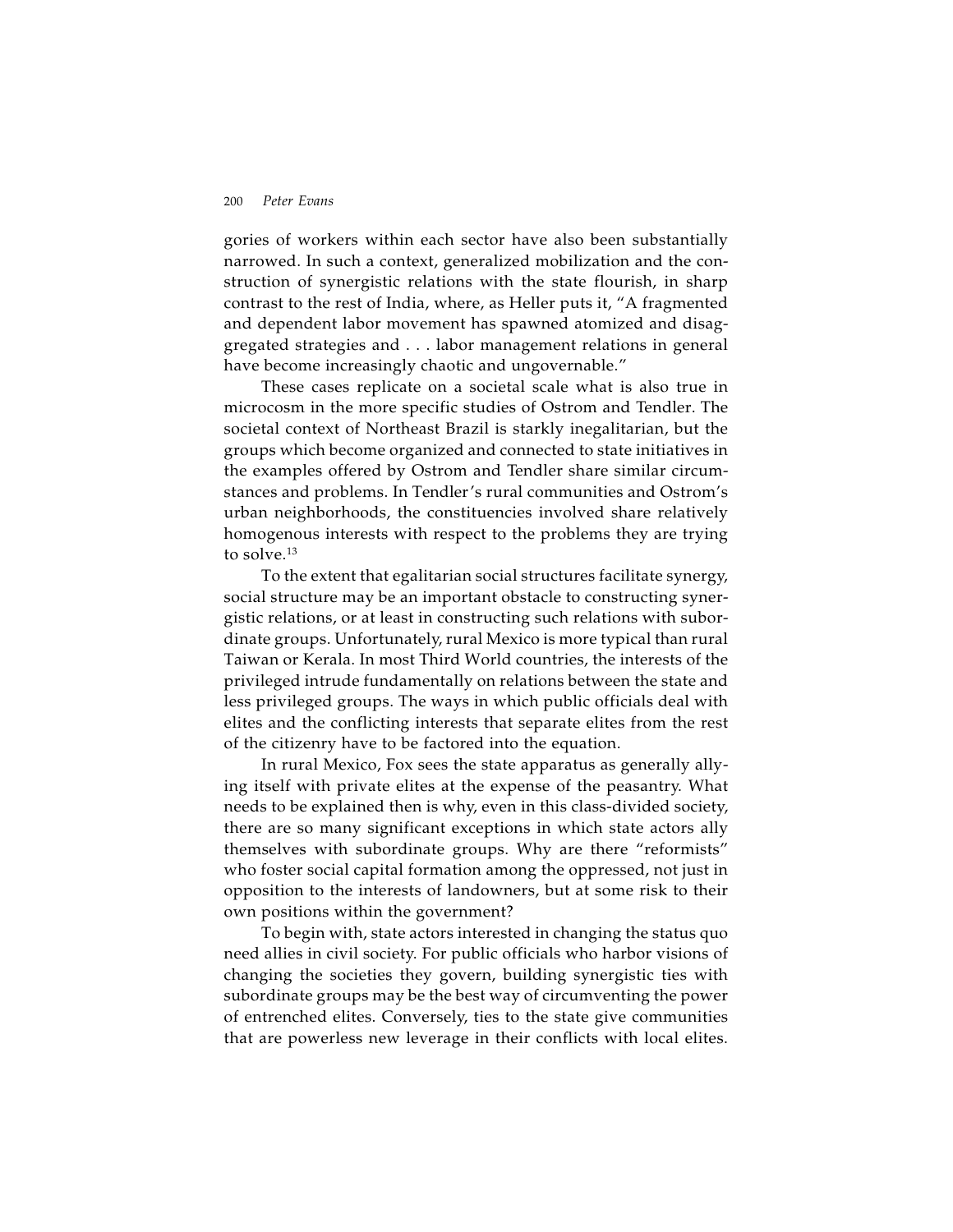Fox (1992) lays out this possibility in his discussion of the "sandwich strategy," in which reformists within the state apparatus and autonomous civic organizations outside it ally with each other in a mutual struggle against local defenders of the status quo both inside and outside of the state apparatus. Tendler describes an analogous dynamic. In Ceará, "reformists" at the level of state government gave public sector workers and citizens in local communities leverage to counter the power of local political bosses.

Ties to the less privileged are attractive for another related reason. For "normal" Third World states that lack the kind of powerful, autonomous bureaucracies that enabled East Asian industrializers to create synergistic ties with entrepreneurial groups, clientelistic capture is the natural consequence of tight public-private ties involving elites. Ties with the poor and powerless are much less threatening to the institutional integrity of state organizations. Indeed it might be argued that one of the prime advantages of mobilizing ordinary citizens is that mobilization helps balance the inevitable ties with elites and thereby protects the integrity of the state as an institution.

Overall, looking at the political and social structural factors positively associated with synergy is somewhat discouraging. If egalitarian societies with robust public bureaucracies provide the most fertile ground for synergistic state-society relations, most of the Third World offers arid prospects. Since highly inegalitarian social structures presided over by fragile, fragmented government apparatuses are the general rule, it is no wonder that most studies of statesociety relations abound in negative examples. Having begun by rejecting the pessimistic proposition that only areas with exceptional endowments of social capital would be able to enjoy the benefits of synergy, I seem to have fallen into an equally pessimistic appraisal based on a different set of arguments. The conclusion seems bleak given the relatively optimistic cases from which it is derived. It is time to reassess the idea of constructability. Does it still seem possible that synergy can be constructed out of small-scale changes implemented in relatively compressed periods of time, even in adverse environments?

*Constructability* looks less out of reach if we focus on the content of particular synergistic successes. They suggest that even when the social and political context is inauspicious, creative cultural and organizational innovations can still produce results. Sometimes build-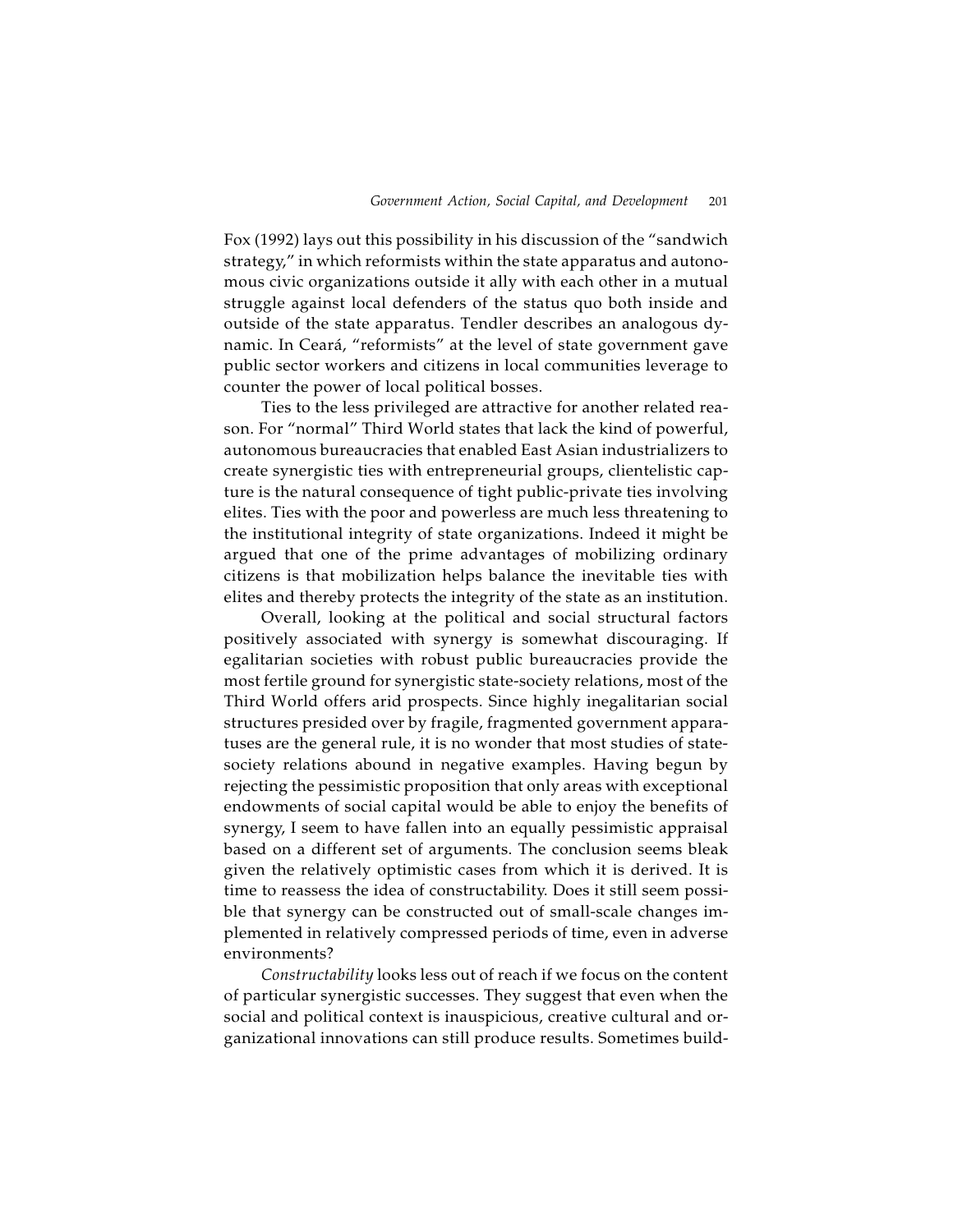ing synergy depends on transforming established worldviews. Sometimes it involves introducing innovative "soft technologies" at the organizational level. Sometimes it involves simply rethinking the nature of the problem that a government agency is trying to address. Any of these strategies can make synergy constructable.

The first cornerstone of constructability is that social structures depend on people's perceptions of themselves and their neighbors and that these perceptions are malleable. Social identities are constructed and reconstructed on a regular basis and can be reconstructed in ways that enhance prospects for synergy. This possibility lies at the heart of the kind of "scaling up" process that Fox and Heller emphasize. In Mexico, villagers who define their interests in terms of defending traditional land rights against infringements by neighbors in adjacent villages can also see themselves as peasants who need to cooperate with other communities in order to defend themselves against landowners and the impersonal forces of commodity markets. In Kerala, members of particular subcastes and religious communities can also see themselves as landless laborers who need to unite across caste and community boundaries in order to get out from underneath the indignities of feudal patron-client relations. New definitions of identity and interest have to be built on new experiences and interaction, but they can be constructed in years rather than decades or centuries.

The second aspect of constructability worth underscoring is that "soft technologies" of organizational design can have large effects. Tendler's careful analysis of the "spillover" effects of the methods used in recruiting agents for Ceará's health care program is an excellent case in point (Tendler forthcoming; see also Tendler and Freedheim 1994). The intricate ways in which hierarchy and latitude are combined in Taiwanese irrigation authorities offer a more complex illustration of how organizational details make a difference. One simple example of the importance of organizational form is the choice between keeping staff in the same local area or transferring them. In India frequent shifts were instituted with the intention of insulating the irrigation bureaucracy and ended up creating a pervasive system of corruption (see Robert Wade 1985). In Taiwan, insulation was secured by other means so that permanent placement of local staff could be used to enhance embeddedness in local communities.<sup>14</sup>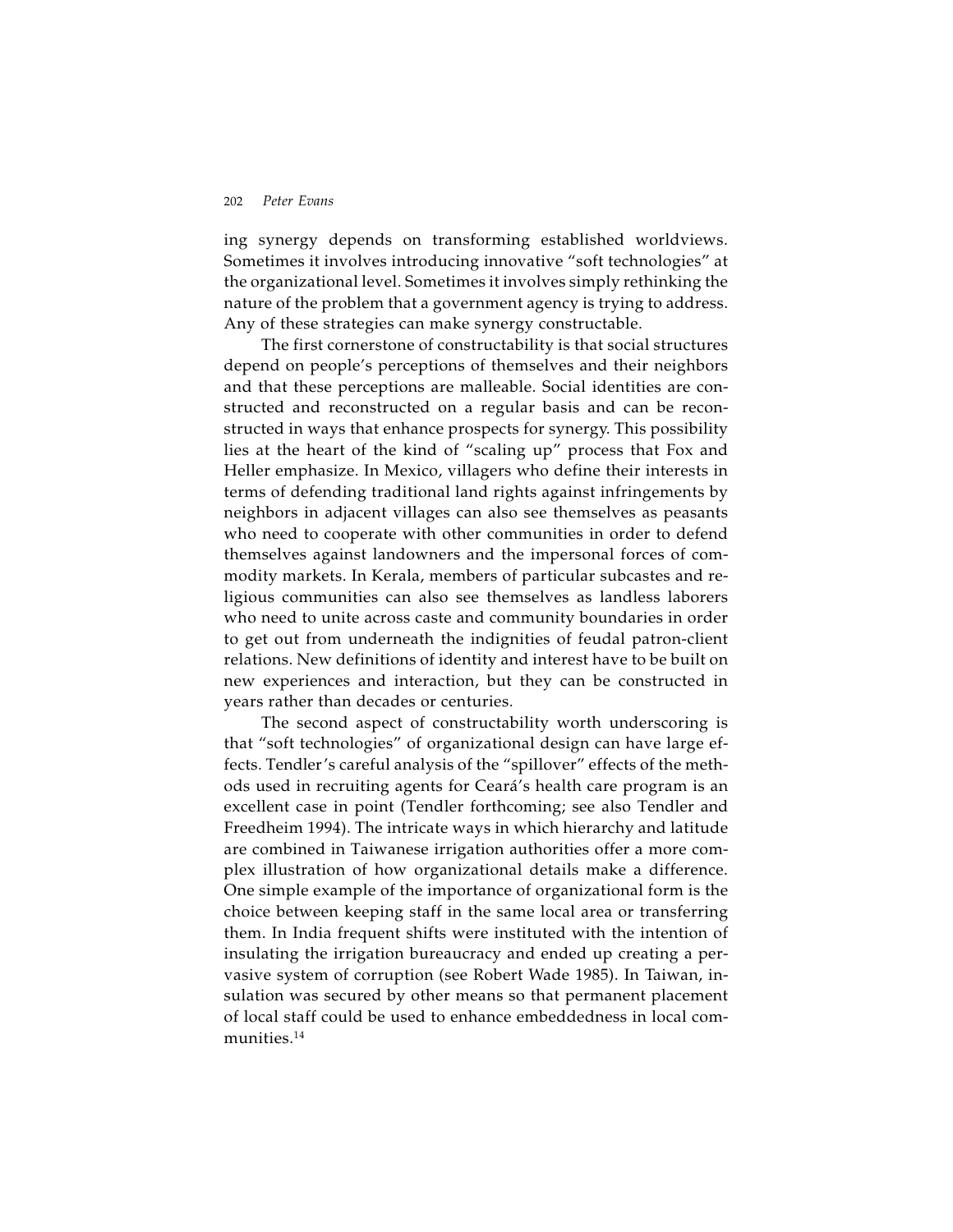Finally, constructing synergy can begin with simple redefinitions of problems. Ostrom's sewer example is a fine case in point. The innovative organizational form of the sewer condominium depended first of all on reconceptualizing "sewers" as consisting of two different, complementary kinds of construction. From there it was possible to formulate a set of synergistic relations based on "coproduction." To take another, very different, example, a key element in allowing synergistic relations of "local state corporatism" to emerge in China was the fiscal redefinition of local governments as the residual claimants on increases in local profits.

The effects of specific innovations are not context free. Anyone who plucks what appears to be a very effective soft technology out of the setting where it was developed and inserts it in a different sociopolitical context is running a risk. Nonetheless, contexts are not immutable. Specific innovations depend on context for their effects, but they also change the contexts in which they are introduced. The effectiveness of Kerala's Industrial Relations Committees (IRCs) depended on the preexisting context of labor relations, but IRCs also helped change that context in a way that enabled Kerala to take better advantage of the human and social capital it had amassed over the years. Even if contextual properties of different settings remain unchanged, they may still be sufficiently similar to make organizational innovations transplantable. Ostrom notes, for example, that the effectiveness of condominium sewer systems is not confined to Northeast Brazil but has transplanted well to Kenya, Paraguay, and Indonesia. There is every reason to believe that synergy is constructable. The trick is to temper the optimism inherent in a constructability perspective with the legitimate pessimism of contextual constraint. Small-scale successes can be achieved even in divided societies without robust public institutions; generalizing them is more difficult. Even in small-scale efforts, it would be foolish to ignore adverse sociopolitical circumstances. Still, prudence should not be an excuse for paralysis. In the end, ignoring the evidence of returns to enterprising and imaginative efforts to construct synergy is probably a worse mistake than underestimating the sociopolitical obstacles to be overcome.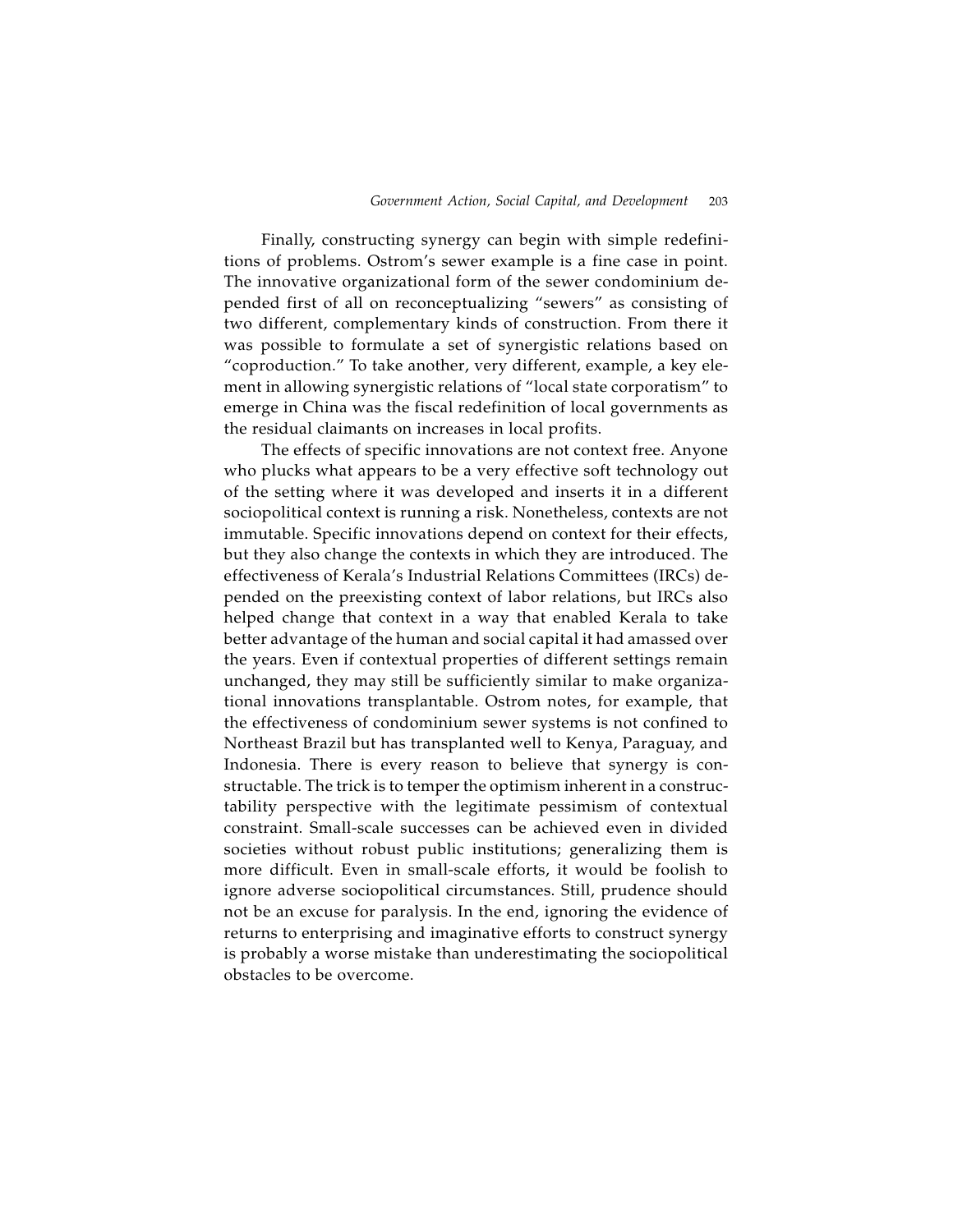## **4. CONCLUSION**

The value of synergistic strategies is evident. Creative action by government organizations can foster social capital; linking mobilized citizens to public agencies can enhance the efficacy of government. The combination of strong public institutions and organized communities is a powerful tool for development. Better understanding of the nature of synergistic relations between state and society and the conditions under which such relations can most easily be constructed should become a component of future theories of development.

Synergy usually consists of a combination of complementarity and embeddedness. Active citizens are hamstrung unless their governments dependably supply them with inputs that they cannot produce on their own. These range from lumpy tangible products such as dams to essential intangibles such as the rule of law. Citizens contribute local knowledge and experience that would be prohibitively costly for outsiders to acquire. As the beneficiaries of the final product, community members can also contribute their time at implicit wages that public employees should not be forced to match. These obvious complementarities provide a potential basis for synergy. Complementarities create the potential but do not provide an institutional basis for realizing it. Most examples of synergy involve concrete ties connecting state and society which make it possible to exploit complementarities. Norms of trust built up from intimate interaction are not restricted to relations within civil society. People working in public agencies are closely embedded in the communities they work with, creating social capital that spans the public-private divide.

Pre-existing endowments of social capital are valuable resources in the construction of synergistic relations, but they do not appear to be the decisive scarcity. Communities that enjoy the benefits of synergy do not necessarily enjoy exceptional prior endowments of social capital. More crucial in practice is the question of "scaling up" existing social capital to create organizations that are sufficiently encompassing to effectively pursue developmental goals.

A competitive political system helps overcome barriers to synergy, as long as the means of competition are constrained by some set of mutually recognized rules. Egalitarian social structures and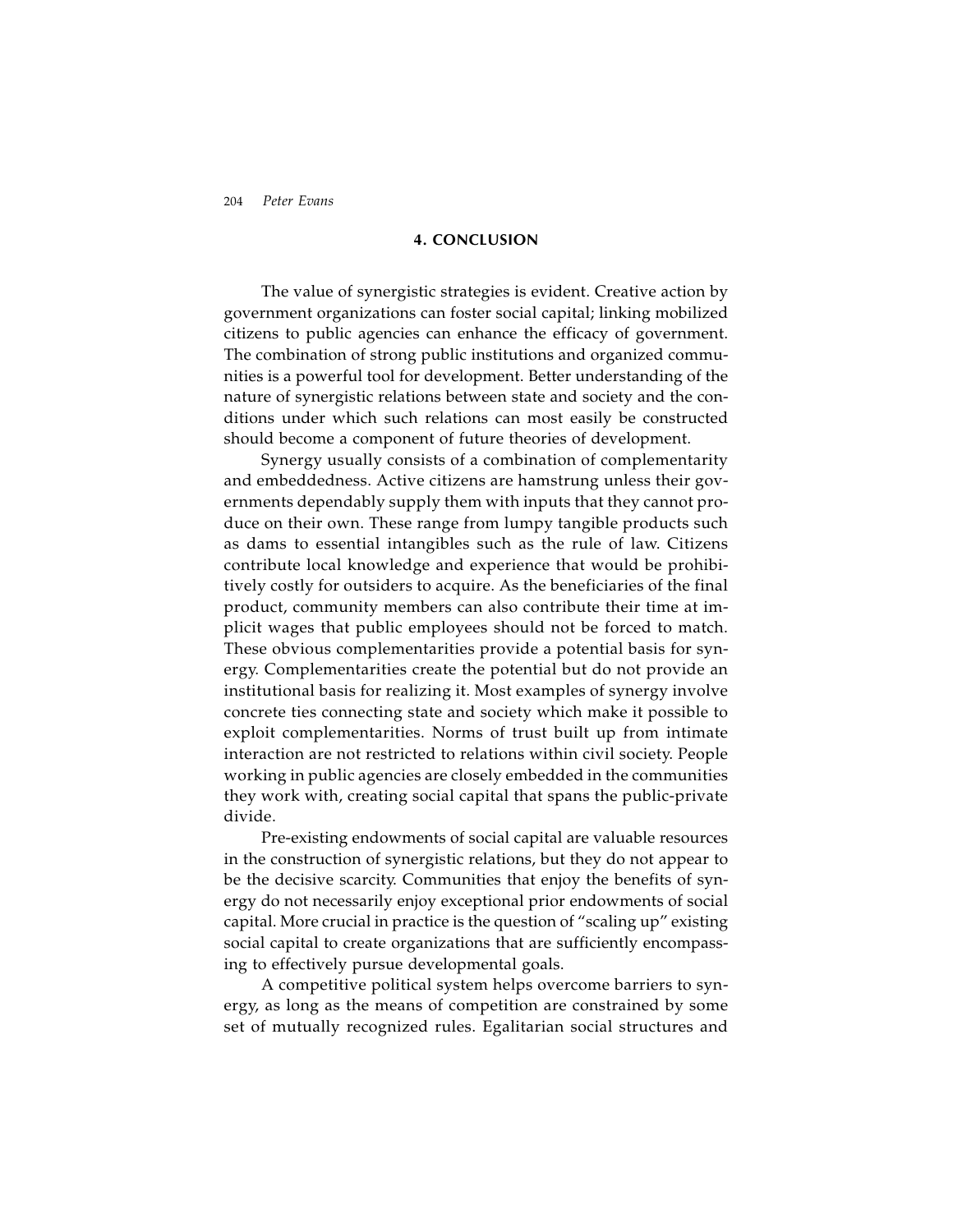robust bureaucracies also facilitate its emergence. The rarity of this combination of circumstances in the Third World does not, however, make joint state-society projects unattainable chimeras. Small-scale successes are constructable even within broader contexts that are adverse. Even in class-divided societies suffering under disorganized, authoritarian governance, innovative institutional tactics can foster synergy on a limited scale.

The vision of synergy that has been presented here, however preliminary, has strong implications for both theory and practice. Theoretically, it reinforces the call for an approach to development that is framed in the broadest institutional terms. Nothing else will capture the complicated interactions among social identities, informal norms and networks and formal organizational structures that are involved in creating synergy. For explanations of development to continue to exclude such institutional factors because they do not lend themselves to "well-behaved growth models" is inexcusable. Synergy is too potent a developmental tool to be ignored by development theories. Like social capital, it magnifies the socially valued output that can be derived from existing tangible assets but requires minimal material resources in its own creation .

On the practical side, this analysis implies that those interested in fomenting social capital, even among groups that are normally excluded and oppressed, should not automatically assume that "the state is the enemy." The state may often be the enemy, but only in exceptional circumstances is it monolithically the enemy. Even in relatively authoritarian regimes, alliances with "reformists" within the state can offer resources to popular organizations that are unavailable anywhere else. The implications for "reformists" working with or inside governments are, as we would expect, complementary. The image of the good bureaucrat—carefully insulated from constituents—has its usefulness, but openness to the role of the "coproducer," whether of sewer systems or social capital, may be the best way to increase effectiveness and ultimately the best way to preserve the integrity of increasingly besieged public institutions.

Finally, there are implications for researchers. While it is always fun and often useful to expose the perfidies of public sector actors, this kind of news is already in oversupply. What is needed is more research on positive cases. There are many innovative efforts that cross "the great public-private divide," but they are scattered. Inno-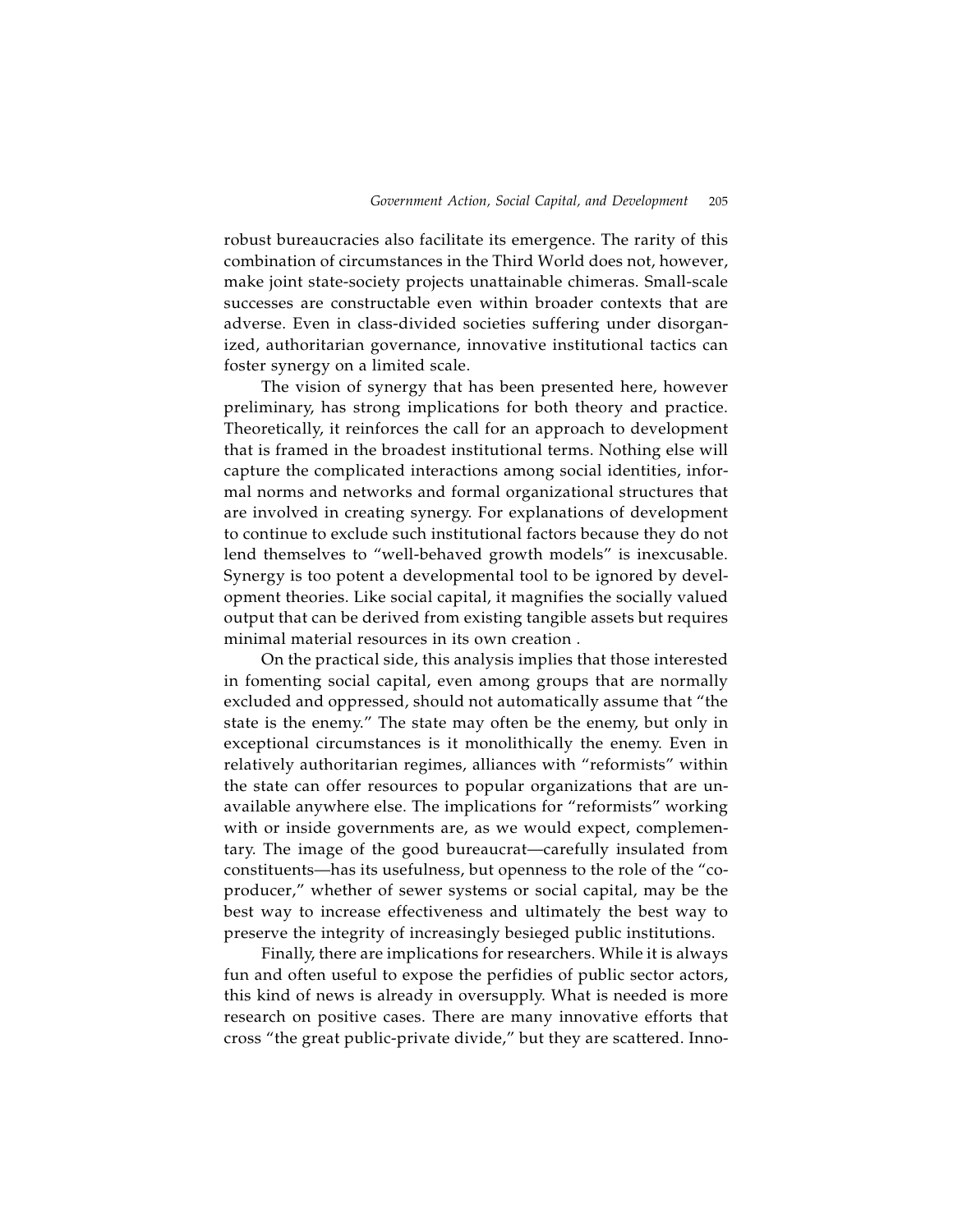vators in one area are likely to be unaware of similar efforts elsewhere. Systematic investigation and comparison of cases across diverse sectors and contexts would be a boon to those in search of "soft technologies" to apply to concrete problems. Research has an important role to play in diffusing the idea that synergy is a real possibility for Third World countries trying to enhance the welfare of their citizens.

## **NOTES**

I would like to thank all of the participants at the May 1995 Conference of the Economic Development Working Group, Social Capital and Public Affairs Project for their extremely useful feedback on an earlier version of this paper, especially Guillermo O'Donnell, whose comments at the conference were particularly important in reshaping my thinking. My greatest debt is, obviously, to the five authors whose papers precede this one. At the same time, l should make it clear that none of them can be held responsible for the interpretations I have imposed on their work.

1. It goes without saying that what often passes for the rule of law in Third World countries is simply the invocation of universalism to mask using the repressive power of the state in the interests of the powerful. Nonetheless, even a flawed approximation of a universalistic rule of law is a potent collective good from the point of view of the powerless.

2. Tendler's work draws in turn on the research of her students: Amorim (1993), Damiani (1993), Freedheim (1993), and Ruth Wade (1993).

3. In addition to Lam, see also Moore (1989: 1741), who says that Taiwan's irrigation system "is widely admired and is perhaps the most efficient in the world."

4. This kind of embeddedness is, as Thorbecke (1993) points out, a feature of Taiwan's highly productive agriculture more generally. The farmers' associations which were a key institutional feature in original efforts to increase agricultural productivity in Taiwan constituted "a good example of a successful GONGO (a hybrid organization blending together characteristics of a Government institution and an NGO)" (Thorbecke 1993: 597) . At their origins, the farmers' associations were an arm of the government's Joint Commission for Rural Reconstruction and Development. The associations facilitated the ability of extension agents to channel the results of agricultural research to farmers. They were channels for supervised credit originating in the state apparatus as well as enabling joint buying of inputs and selling of outputs.

5. "Mothers would not answer their knocks on the door, or would hide their children when the agent crossed the doorstep" (Tendler forthcoming: 59).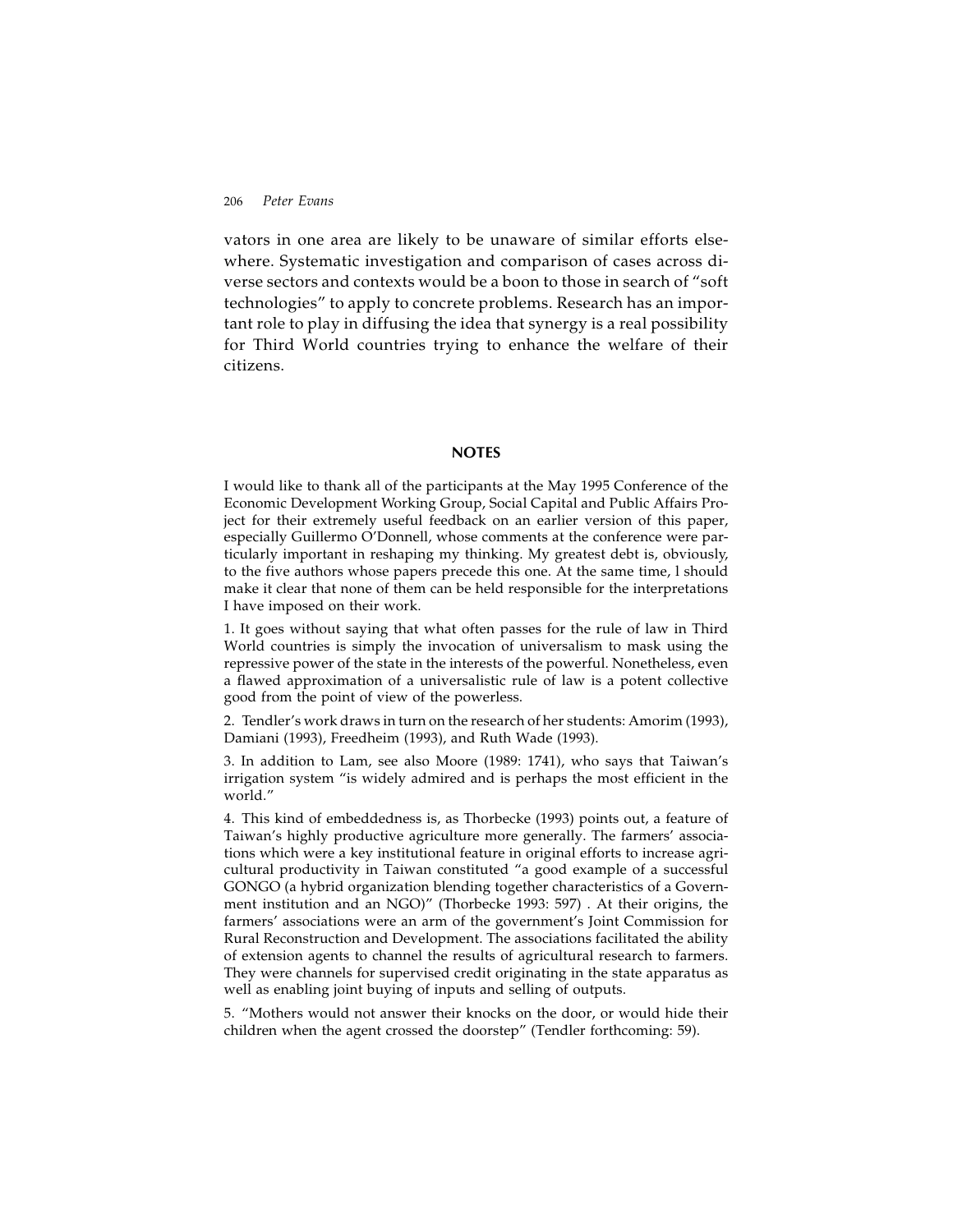6. This description is based on interviews done in Tan Chanh Hiep Commune, Hoc Mon District, in August 1994 with local organizers of the credit scheme and loan recipients, plus the information contained in three brief reports produced by the IER: "The Poverty Issue in Ho Chi Minh City and the First Results of the Credit Savings Model" (December 1993); "Preliminary Report on Implementation of the Project 'Credit Savings' for the Poor—First Year—Tan Chanh Hiep Commune" (May 1994); and "Preliminary Report on 1 Year Implementation of the Project 'Credit-Savings' in Tan Chanh Hiep Commune Branch" (June 1994).

7. See, for example, Shanmugam (1991); Myrada (1992).

8. Indeed the analogies between the market-oriented socialist version and the established capitalist version are striking. Oi (1992: 119), for example, notes that in the localities she studied, "The strategy of selective support of certain enterprises is reminiscent of Japan's administrative guidance."

9. The concepts of "coproduction" and synergy are very closely related. Talking about "coproduction" tends to focus attention on outputs of goods and services, whereas "synergy" shifts attention more to the social and institutional consequences of joint action across the public-private divide. Even in this respect, however, the difference is not clear-cut. Fox, for example, talks about "coproduction" of social capital.

10. Burawoy's description of the coal miners of Vorkuta, on the other hand, shows that higher levels of mobilization can at least partially compensate for the decay of public institutions. The coal miners could not turn the tide of "economic involution," but their exceptional levels of mobilization did slow the pace of decline and give the community more time to adjust.

11. Unbridled individual maximization is not only detrimental to developmental performance, but also undermines trust and social capital among the sectors of civil society that are connected to the state. Instead of reinforcing the efficacy of private sector associations and expanding their scope, it encourages the primacy of individual ties to particular bureaucrats and undercuts associational life.

12. The discussion by Tendler and Freedheim (1994) of health care workers is an exception.

13. Lack of invidious distinctions between local public sector workers and the constitutents of the projects they work on may also facilitate synergy. The local irrigation officials in Taiwan are more economically secure than the average farmers, but their economic position probably lies somewhere in between the average farmer and the more affluent members of the communities they deal with. Lam contrasts their position with that of the low-status patrollers in the South Asian context. Likewise, Tendler's health agents are definitely the economic and political equals of the people they serve.

14. Robert Wade (1982) makes the same point in contrasting the organization of irrigation in Korea and India.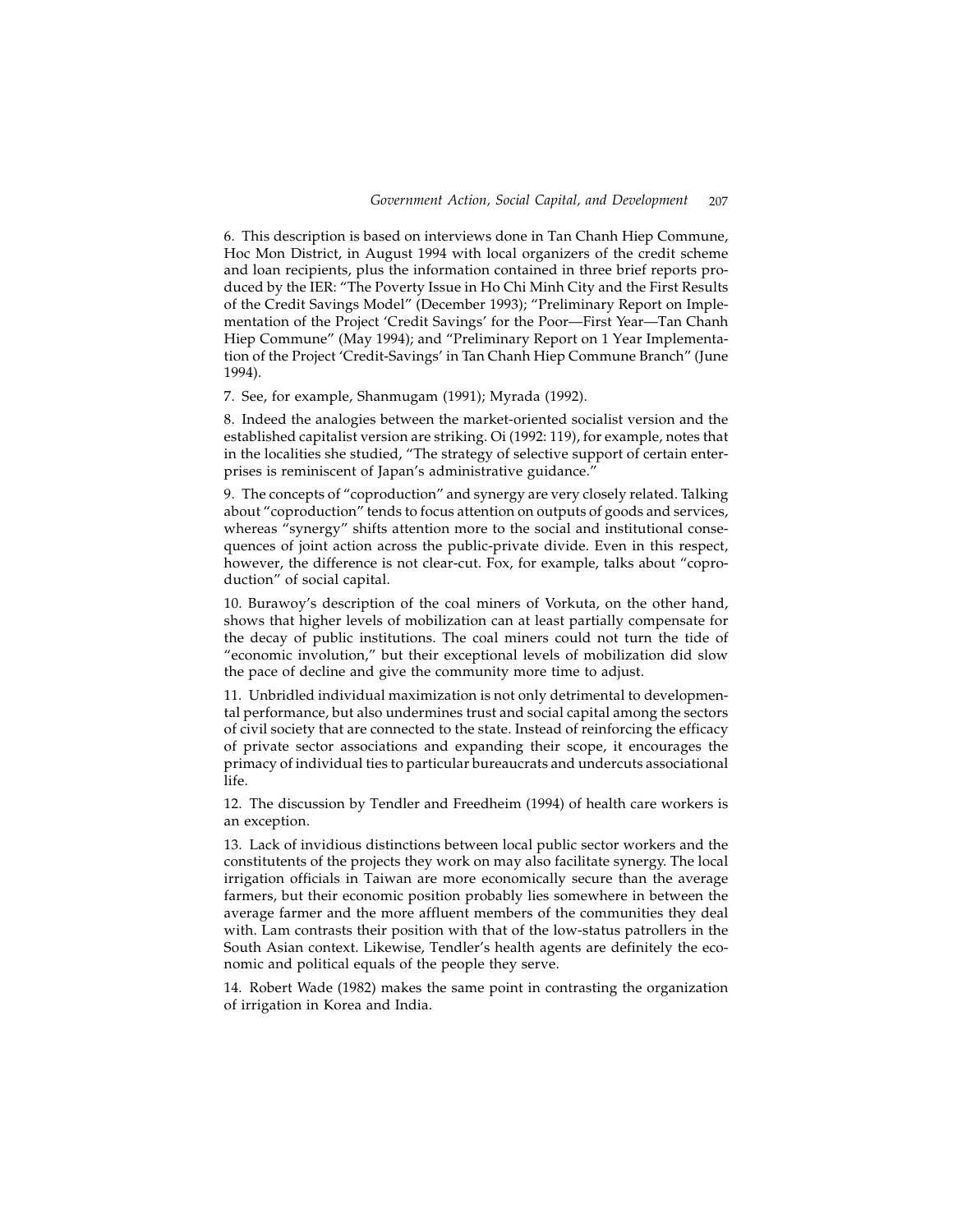## **REFERENCES**

- Amorim, Monica Alves. 1993. "Lessons on Demand: Order and Progress for Small Firms in Ceará, Brazil." M.A. thesis, Department of Urban Studies and Planning, MIT, Cambridge, Mass., May.
- Amsden, Alice. 1989. *Asia's Next Giant: South Korea and Late Industrialization.* New York: Oxford University Press.
- Coleman, James. 1990. *Foundations of Social Theory*. Cambridge, Mass.: Harvard University Press (Belknap).
- Damiani, Octavio. 1993. "Learning from Collective Experience: Successful Small Farmer Associations in Northeast Brazil." M.A. thesis, Department of Urban Studies and Planning, MIT, Cambridge, Mass., June.
- Evans, Peter. 1995. *Embedded Autonomy: States and Industrial Transformation.* Princeton, N.J.: Princeton University Press.
- Fox, Jonathan. 1992. *The Politics of Food in Mexico: State Power and Social Mobilization.* Ithaca, N.Y.: Cornell University Press.
- . 1994. "The Difficult Transition from Clientelism to Citizenship: Lessons from Mexico." *World Politics* 46, 2 (January): 151–84.
- Freedheim, Sarah. 1993. "Why Fewer Bells Toll in Ceará: Success of Community Health Worker Program in Ceará, Brazil." M.A. thesis, Department of Urban Studies and Planning, MIT, Cambridge, Mass., June.
- Heller, Patrick. 1994. "The Politics of Redistributive Development: State and Class in Kerala, India." Ph.D. dissertation, Department of Sociology, University of California, Berkeley, November.
- Johnson, Chalmers. 1982. *MITI and the Japanese Miracle: The Growth of Industrial Policy, 1925–1975.* Stanford, Calif.: Stanford University Press.
- Lam, Wai Fung. 1994. "Institutions, Engineering Infrastructure, and Performance in the Governance and Management of Irrigation Systems: The Case of Nepal." Ph.D. dissertation, School of Public and Environmental Affairs and Department of Political Science, Indiana University, Bloomington.
- Moore, Michael P. 1989. "The Fruits and Fallacies of Neoliberalism: The Case of Irrigation." *World Development* 17, 11: 1733–50.
- Myrada. 1992. *The Myrada Experience: Alternative Management Systems for Savings and Credit of the Rural Poor.* Bangalore, India: Myrada.
- Nugent, Jeffrey B. 1993. "Between State, Market and Households: A Neoinstitutional Analysis of Local Organizations and Institutions." *World Development* 21, 4: 623–32.
- O'Donnell, Guillermo. 1993. "On the State, Democratization and Some Conceptual Problems: A Latin American View with Glances at Some Postcommunist Countries." *World Development* 21, 8: 1355–69.
- Oi, Jean. 1992. "Fiscal Reform and the Economic Foundations of Local State Corporatism in China." *World Politics* 45, 1 (October): 99–126.